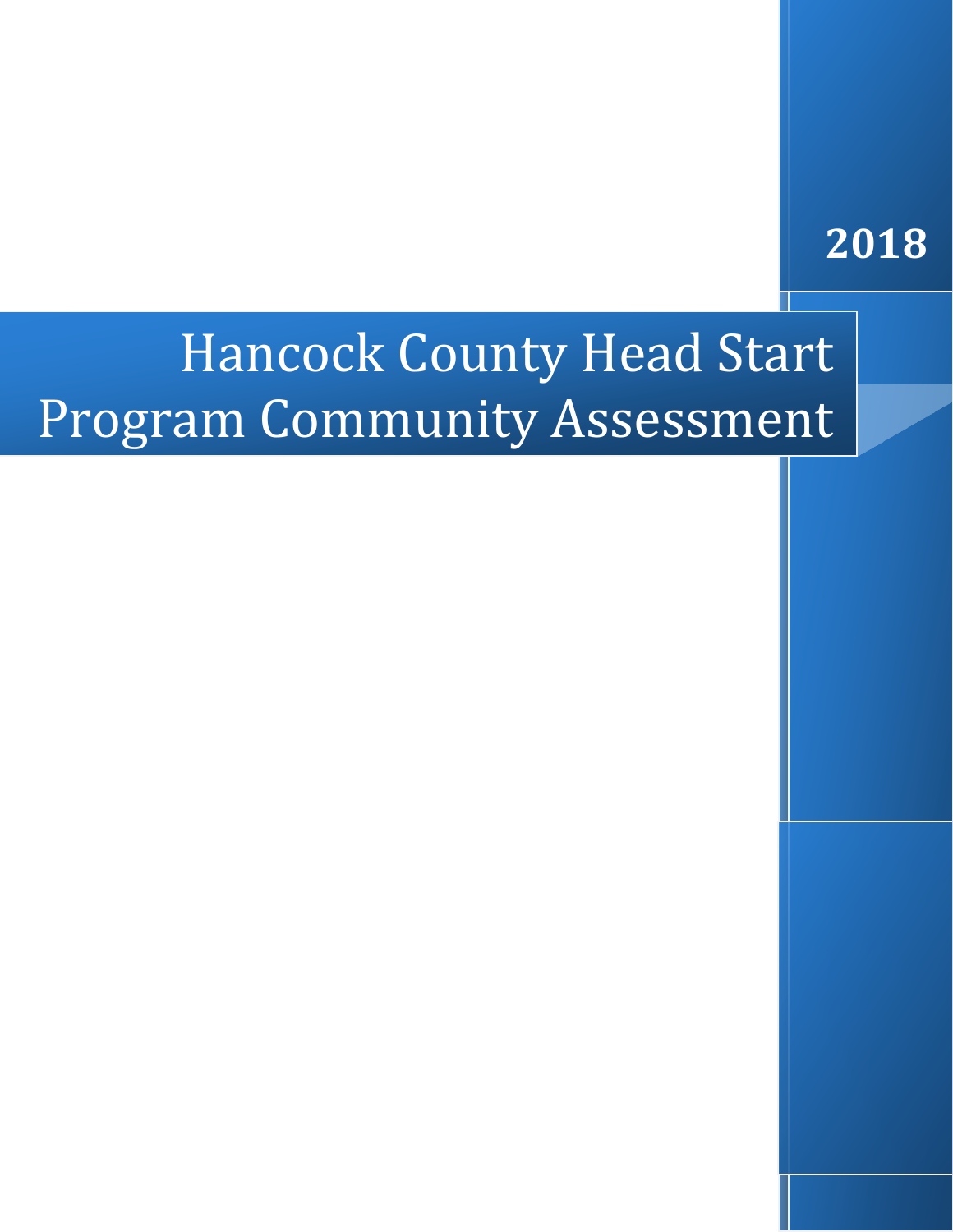#### 79 Boland Circle P.O. Box 88 Sparta, Georgia 31087 Phone (706)-444-6920 Fax Number (706)-444-8373

#### **Hancock County Head Start & Early Head Start Mission Statement**

*The Hancock County Head Start/Early Head Start Program will create and facilitate a healthy, safe and nurturing environment conducive to learning by bridging families, communities and providing comprehensive quality services for participating families and eligible children.*

#### **Our Vision:**

*The Hancock County Head Start & Early Head Start programs vision is to educate families and children by providing diverse learning experiences.* 

#### **Our Philosophy**:

*Hancock County Head Start Program is based on the premise that all children share certain needs and can benefit from a comprehensive developmental program focusing on promoting school readiness through positive social and education skills. This program is tailored to fit the needs of the local community and families involved as well as to maximize the unique experiences of each child's desire to become lifelong learners. Head Start supports and encourages parental involvement and provides comprehensive services to enhance family development in the following areas: Health, Mental Health, Disabilities, Literacy, Nutrition, Education, Transportation, Family Support, Community Partnerships, and Parent Involvement.*

#### **Our Goal:**

*Early Head Start, Head Start & Pre-K serves infants, toddlers, and pregnant women in Sparta, Hancock County, Georgia. Its goal is to promote healthy prenatal outcomes for pregnant women, enhance the development of young children, and promote healthy family functioning.*

#### **Our Beliefs:**

*We believe healthy children are better prepared to learn.* 

*We believe in empowering parents and helping them to become self-sufficient.* 

*We believe in the cultural diversity of the children and families we serve.* 

*We believe in providing comprehensive services to children and families.*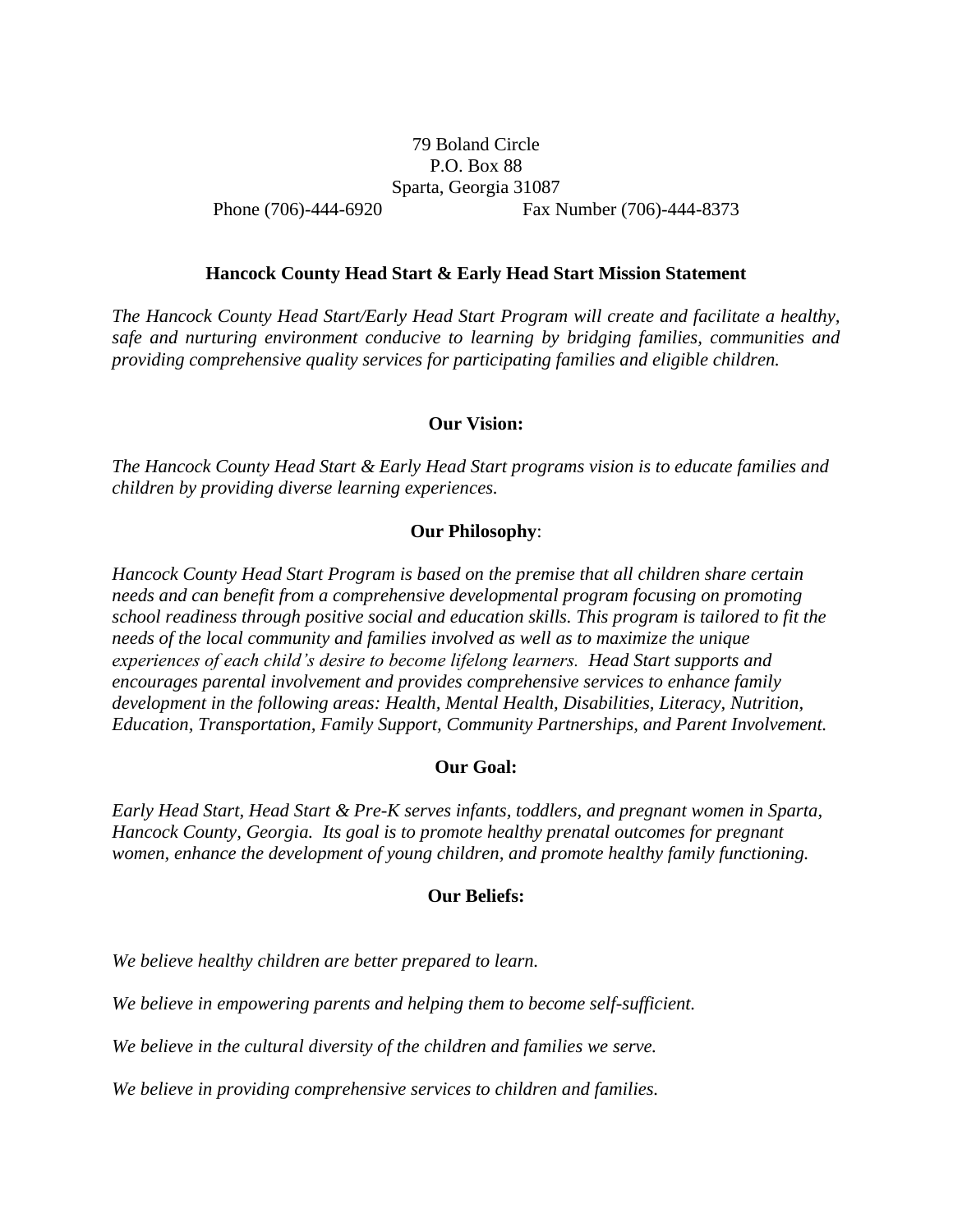*We believe in collaborating with local community agencies interested in the well-being of Head Start & Early Head Start enrolled children and families.*

*We believe in providing positive leadership to our staff by supporting them in providing quality services to both children and their families.*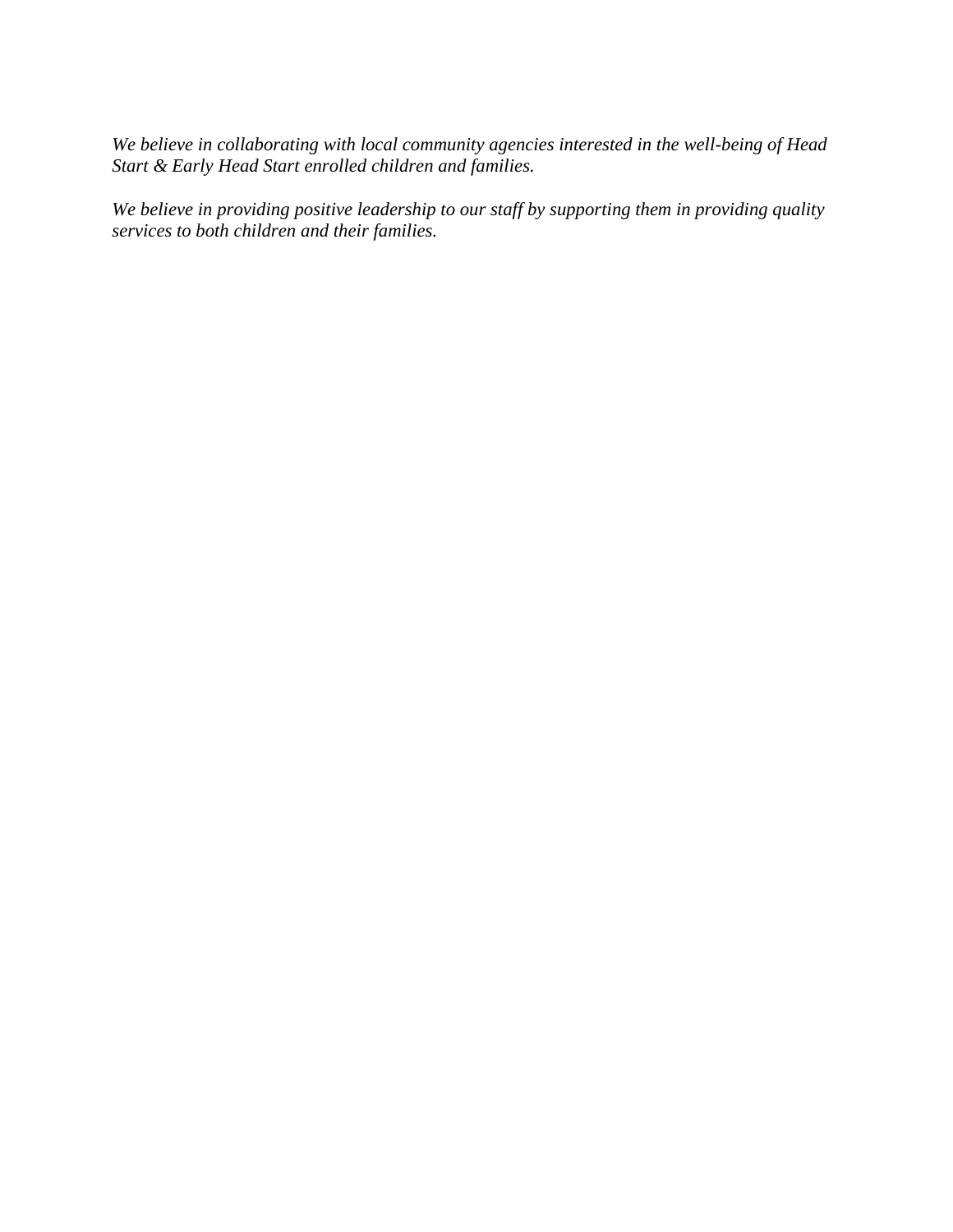#### **Table of Contents**

| Section          | Description                                                            | Page #         |
|------------------|------------------------------------------------------------------------|----------------|
| <b>Section 1</b> | <b>General Description</b>                                             |                |
|                  | <b>Grantee Description /Program Option</b>                             | $\overline{4}$ |
|                  | Geographic Location                                                    | 4              |
|                  | <b>Recruitment Area</b>                                                | $\overline{4}$ |
|                  |                                                                        |                |
| <b>Section 2</b> | Racial/Ethnic Composition & Other Child Care Services                  |                |
|                  | Hancock County Population by Race/Ethnicity                            | 5              |
|                  | Population by Age                                                      | 6              |
|                  | Other Child Development/Childcare Resources in the Community           | $6 - 7$        |
| <b>Section 3</b> | <b>Information on Children with Disabilities</b>                       |                |
|                  |                                                                        | 8              |
|                  | Section 3 Conclusion                                                   | 9              |
| <b>Section 4</b> | <b>Head Start &amp; Early Head Start Related Information</b>           |                |
|                  | Household Make -up                                                     | $9 - 11$       |
|                  | Homeless                                                               | 12             |
|                  | Language                                                               | 13             |
|                  | Employment                                                             | 13             |
|                  | Community Needs: Economic Needs, Unemployment, Social Service          | $14 - 17$      |
|                  | Programs                                                               |                |
|                  | <b>Health and Dental Care</b>                                          | 17             |
|                  | <b>Water Supply</b>                                                    | 17             |
|                  | <b>Domestic Violence</b>                                               | 18             |
|                  | Prenatal Women, WIC Infant and Toddlers                                |                |
| <b>Section 5</b> | Met and Unmet Needs of Early Head Start & Head Start Families Served   |                |
|                  | <b>Educational Attainment Level</b>                                    | 19-20          |
|                  | Program and Community Survey Assessment                                | $20 - 21$      |
|                  | Program Strengthens: Health Services, Transportation, Family Advocacy, | $22 - 23$      |
|                  | Mental Health, Disabilities                                            |                |
| <b>Section 6</b> | <b>Family and Community Partnerships/ Resources</b>                    | $24 - 26$      |
| <b>Section 7</b> | <b>Community Assessment Summary</b>                                    | $27 - 31$      |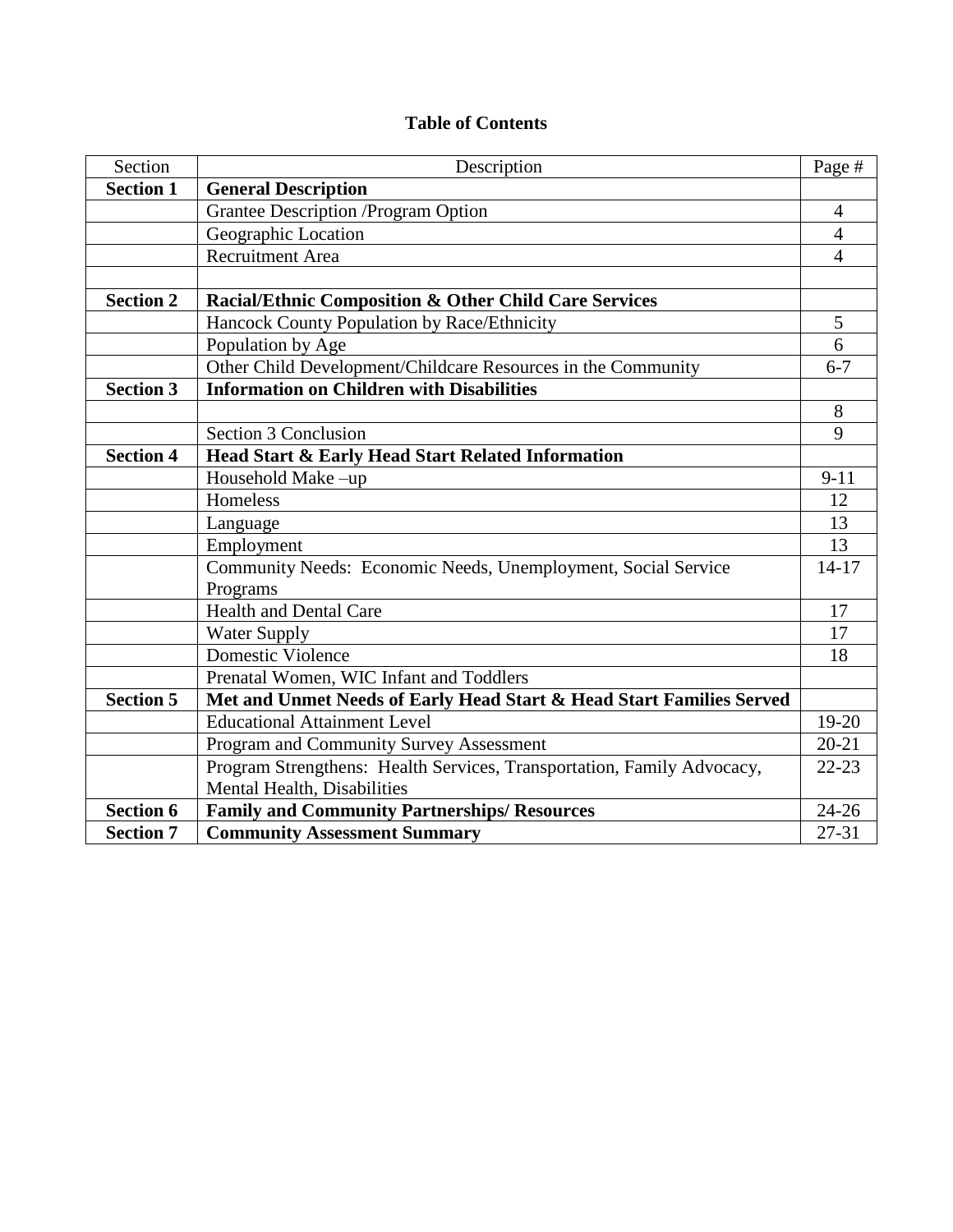#### **Section 1: General Description/Introduction**

#### **Program Option**

The Hancock County Head Start & Early Head Start Program provides comprehensive child development services to two hundred and twenty- seven (227) eligible children, expectant mothers, and their families. The "core" Head Start program expects to enroll approximately 125 toddlers and will operate as a center-based option for 6.5 hours per day, five days per week, August through late May, and children will attend classes for 180 days per year, aligning with the local school system's approved school calendar. Similarly, the Early Head Start Program will operate five days per week for 6.5 hours per day but will provide year -round programming for 220 days per year.

The Hancock County Board of Education is the grantee for the Head Start & Early Head Start Programs. These programs are located in Hancock County, Sparta, Georgia. Hancock County, Georgia is located approximately 120 miles east of Atlanta, Georgia. The county is primarily agricultural with a very low population density of only 20.0 people per square mile. Hancock County is located between Greene, Taliaferro, Baldwin, Warren, Washington, Glascock and Putman counties. According to the U.S. Census Bureau, the county has a total area of 471.84 square miles, of which 466.34 square miles is land and 5.5 square miles is water. Hancock County is divided into six geographical tracts of land. The city of Sparta is the county seat: however, the residents also live in the smaller communities of Beulah, Devereux, Linton, Springfield, and Mayfield. Hancock County is comprised of both County and City government. The County government consists of four (4) commissioners, one representing each district and a commission chairperson. The City of Sparta has a Mayor and four (4) city council members.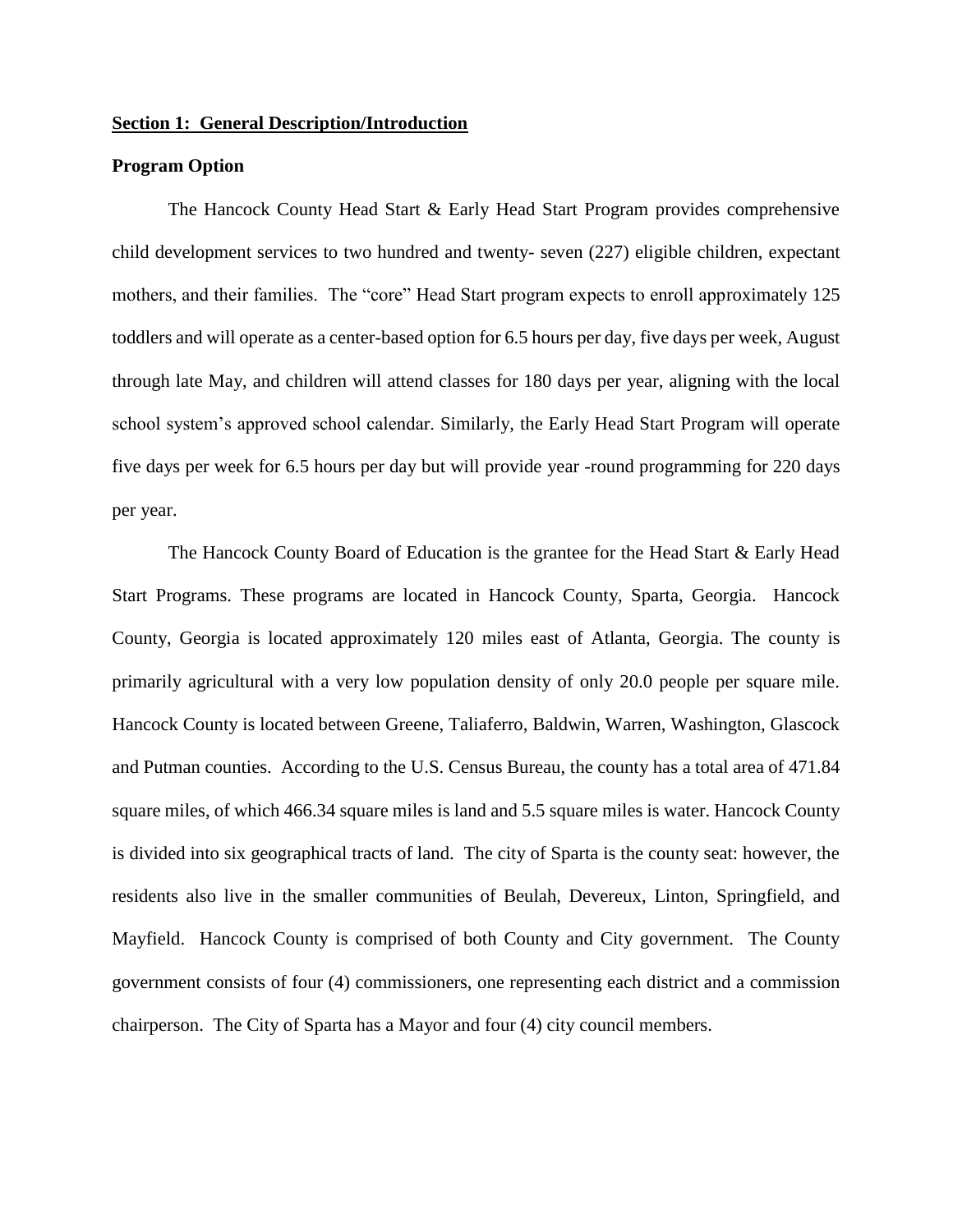Hancock County was created in 1793 as Georgia's 15th County, and the City of Sparta was chartered in 1805. Hancock County was originally part of Greene and Washington Counties, and was named for John Hancock, the first signer of the Declaration of Independence. Major Charles Abercrombie, a Revolutionary War solider was granted extensive land grants and from his land grant in Hancock County, he "laid out the lots" for the City of Sparta, including the "public lots" for the courthouse and the square. Four Georgia governors have hailed from Hancock County: William Rabun, James McDonald, Nathaniel Harris, and William Northern.

 Hancock County is one of the most historic counties in Georgia, with over 600 historic sites and structures. It has been noted that Hancock County has "a concentration of historic architecture you will not see anywhere else in the State of Georgia."



#### **Purpose**

This 2018-2019 community assessment provides updated demographic data and relevant community information to identify the strengths, needs, and trends that will impact the design and implementation of the Head Start & Early Head Start Programs. The information from the assessment will be used in accordance with the Head Start Performance Standards to determine the program's philosophy, set long range and short-range program goals, and identify service areas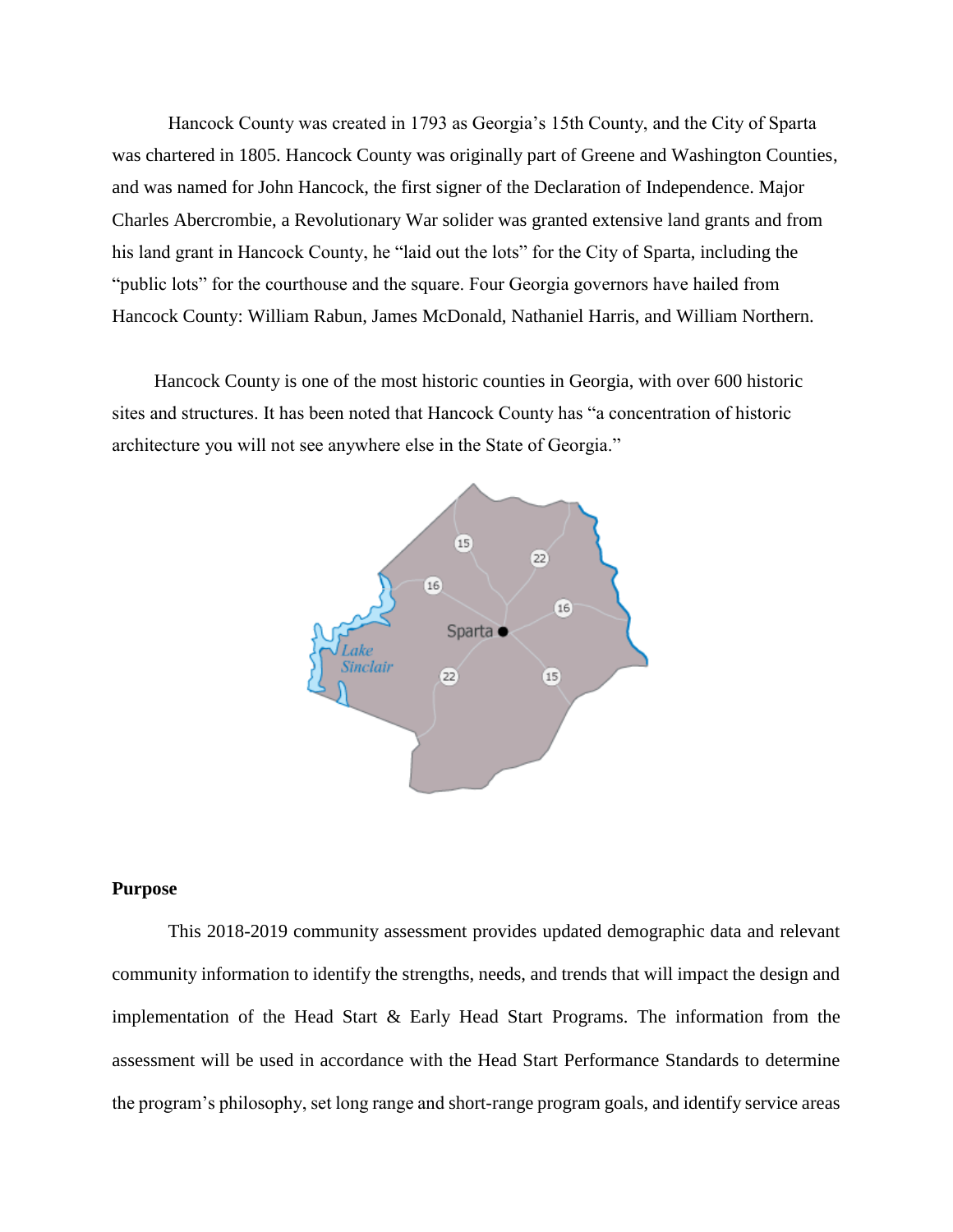that are most needed. The data gathered in this assessment will be used to determine program options, areas for targeted recruitment, appropriate locations for centers, establish the selection criteria for children and families, and to determine the number of pregnant women to be served by the grantee.

#### **Section 2: Hancock County Racial/Ethnicity Composition & Other Childcare Providers**

According to Hancock County CensusReporter 2018 estimates results, the population of the area was approximately 8,667 people (38% urban and 62% rural). Between 2000 and 2010, the population in Hancock County decreased by 6.2%. From 2000 to 2013, the Hancock County population growth percentage was -9.5%. The change in population from 2010 to 2017 is a loss of -8.1%.

 The U.S. CensusReporter for 2017 estimates for Hancock County include the racial breakdown percentages of 72.9% African American, 0.5% Asian, White 24.1%, Hispanic 1.8%, American Indian 0.4 %, 0.1% from other races, and 0.5% from two or more races.

The majority of the population is within the working age group of 18-64 years of age and Black/African American is the most prevalent races.

## **2018 ESTIMATED POPULATION DEMOGRAPHICS: Hancock County- Total Population: 8,667**

| <b>RACE/ETHNICITY</b>    | <b>NUMBER OF</b> | PERCENT OF TOTAL  |
|--------------------------|------------------|-------------------|
|                          | <b>RESIDENTS</b> | <b>POPULATION</b> |
| White                    | 2,085            | $24.1\%$          |
| <b>African-Americans</b> | 6,321            | 72.9 %            |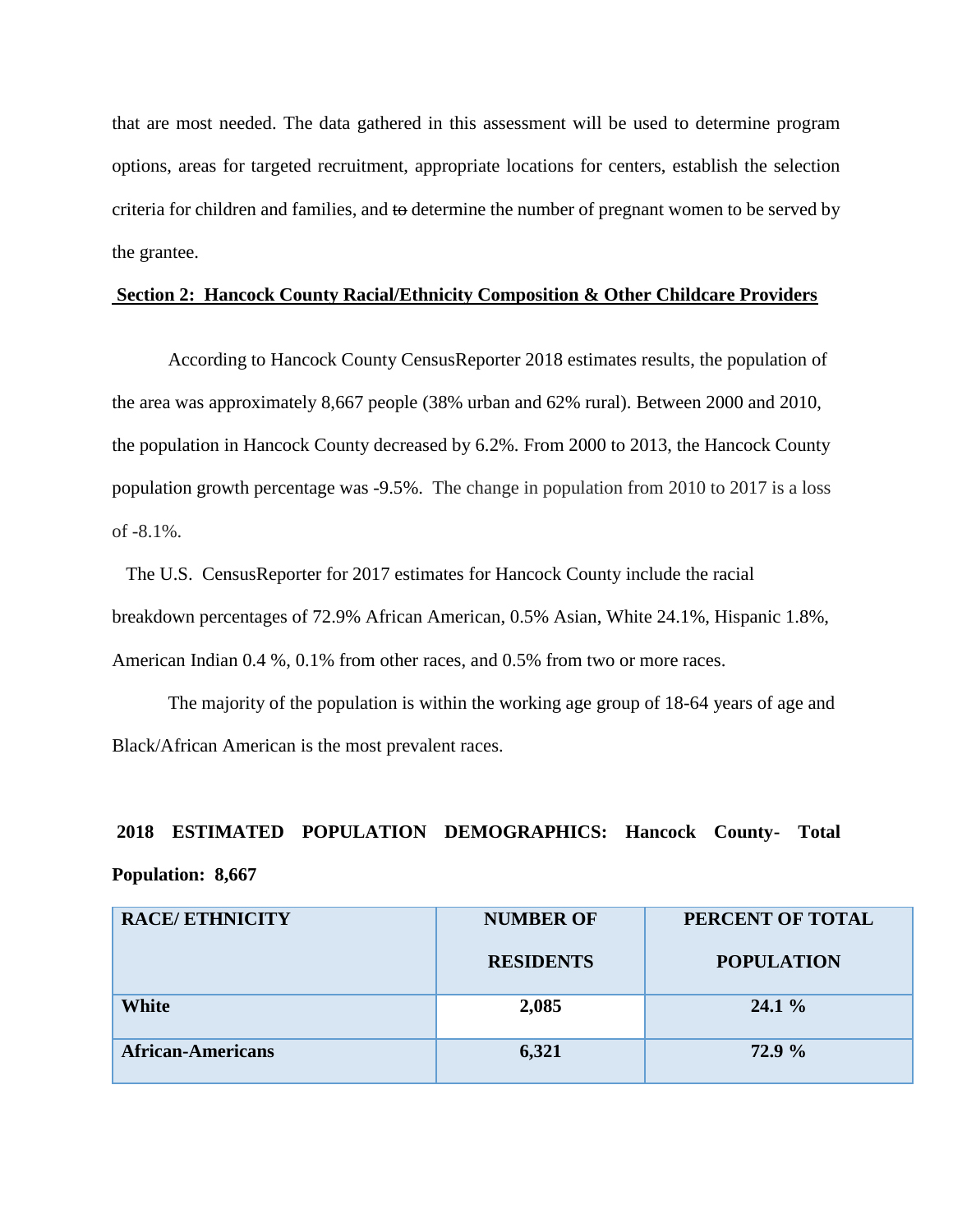| <b>Asian</b>                             | 47  | $0.5\%$ |
|------------------------------------------|-----|---------|
| <b>American Indian and Alaska Native</b> | 35  | $0.4\%$ |
| <b>Hispanic or Latino origin</b>         | 156 | 1.8%    |
| <b>Identified by two or more</b>         | 45  | $0.5\%$ |

Hancock County: Net Migration Rate (Yearly) by persons

The net migration rate is the difference between the number of people coming into an area and the number of people leaving an area throughout the year. When more people are leaving from and area, the result is a negative net migration rate, meaning that more people are leaving than entering the area.

Hancock County https://fred.stlouisfed.org/series/NETMIGNACS013141

| <b>OBSERVATION DATE</b> | <b>NET MIGRATION</b> |
|-------------------------|----------------------|
| January 1, 2009         | $-40$                |
| January 1, 2010         | 159                  |
| January 1, 2011         | 12                   |
| January 1, 2012         | 177                  |
| January 1, 2013         | $-224$               |
| January 1, 2014         | $-388$               |
| January 1, 2015         | $-390$               |
| January 1, 2016         | $-390$               |

Mobility for Hancock County In 2017 2017 Migration Report (Report Shows Previous Year) (Per Person)

| Mobility               | <b>Hancock County</b> |              | Georgia |                  |
|------------------------|-----------------------|--------------|---------|------------------|
| Same House Year Ago    | 86.7%                 | 7,492 people | 84.3%   | 8,490,573 people |
| In the Same County     | $1.5\%$               | 131 people   | 7.7%    | 778,937 people   |
| From Another County    | 10.4%                 | 896 people   | 4.7%    | 468,374 people   |
| From A Different State | $0.6\%$               | 55 people    | 2.8%    | 279,810 people   |
| From Abroad            | 0.8%                  | 71 people    | 0.6%    | $57,424$ people  |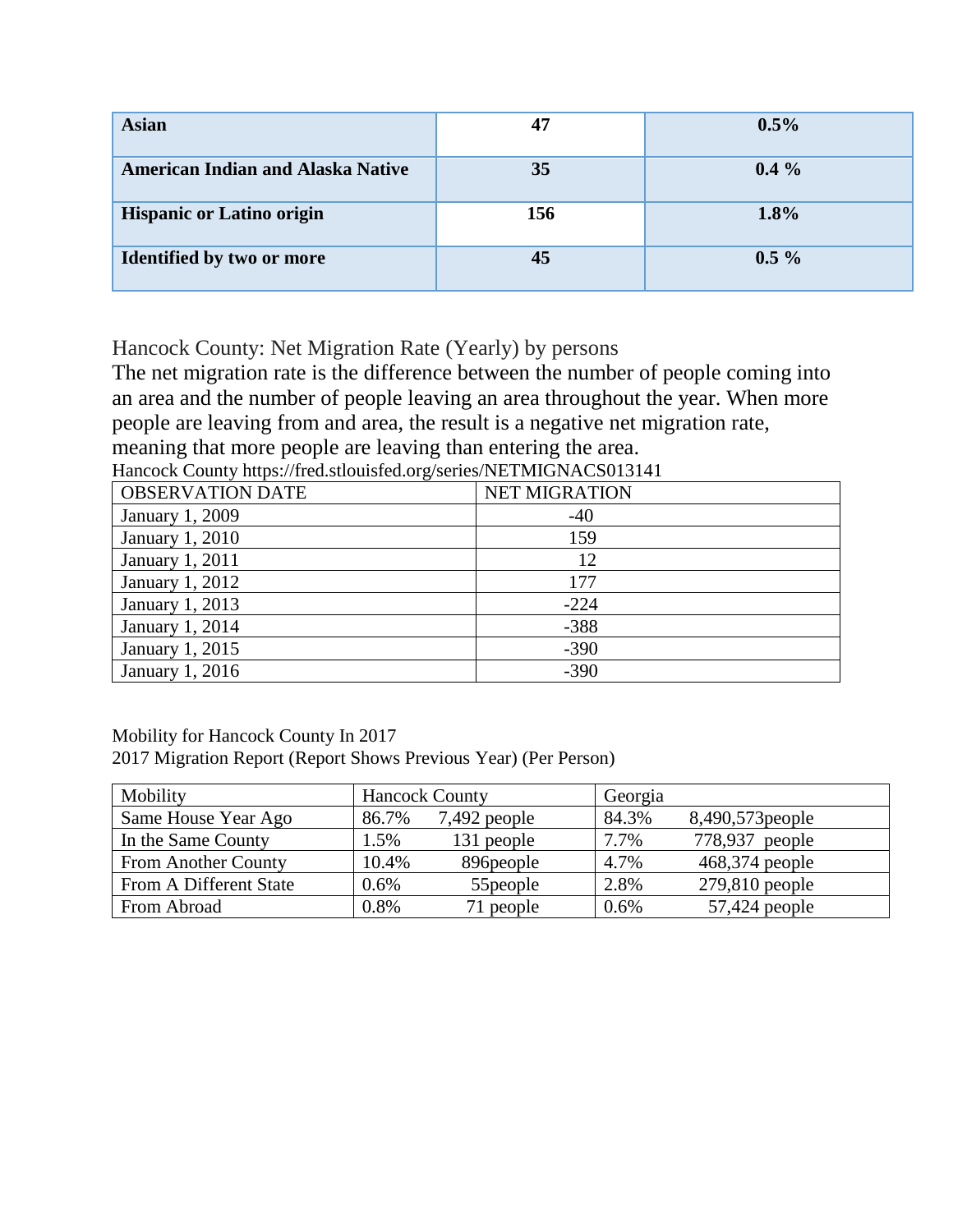### Effect on The Student Population

| Public School          | 2014 | 2015 | 2016 | 2017 | 2018 |
|------------------------|------|------|------|------|------|
| M. E. Lewis            | 410  | 406  | 494  | 413  | 386  |
| Elementary             |      |      |      |      |      |
| School                 |      |      |      |      |      |
| <b>Hancock Central</b> | 226  | 200  | 221  | 198  | 208  |
| Middle School          |      |      |      |      |      |
| <b>Hancock Central</b> | 280  | 244  | 284  | 250  | 233  |
| High School            |      |      |      |      |      |
| <b>TOTAL</b>           | 916  | 850  | 999  | 861  | 827  |

Table 1.1: Five-Year Public-School Enrollment for the Hancock County School District

According to the ESRI Business Analyst Report, the following population charts can be used to assist the Hancock County Head Start and Early Head Start Programs in recruitment of children in the six geographical tracks identified in the county, and provide a foundational basis to plan program needs for the next 4-5 years:

#### **2015 Population by Age**

| Population by Age | 2010 Numbers | 2010 Percentage |
|-------------------|--------------|-----------------|
| 0-4 years old     | 403          | 4.49 %          |

#### **Expected 2019 Population by Age**

| Population by Age | 2016 Numbers | 2016 Percentage |
|-------------------|--------------|-----------------|
| 0-4 years old     | 262          | 3.21 %          |

#### **Other Child Development and Child Care Resources**

Aside from those offered by the Hancock County School District and one program offered to four- year old at John Hancock Academy, a private school located in Hancock County, there are six (6) privately-owned day-care facilities currently operating within Hancock County. Within the county, there are two (2) State Pre-K Programs. One of the Pre-K Programs is housed within the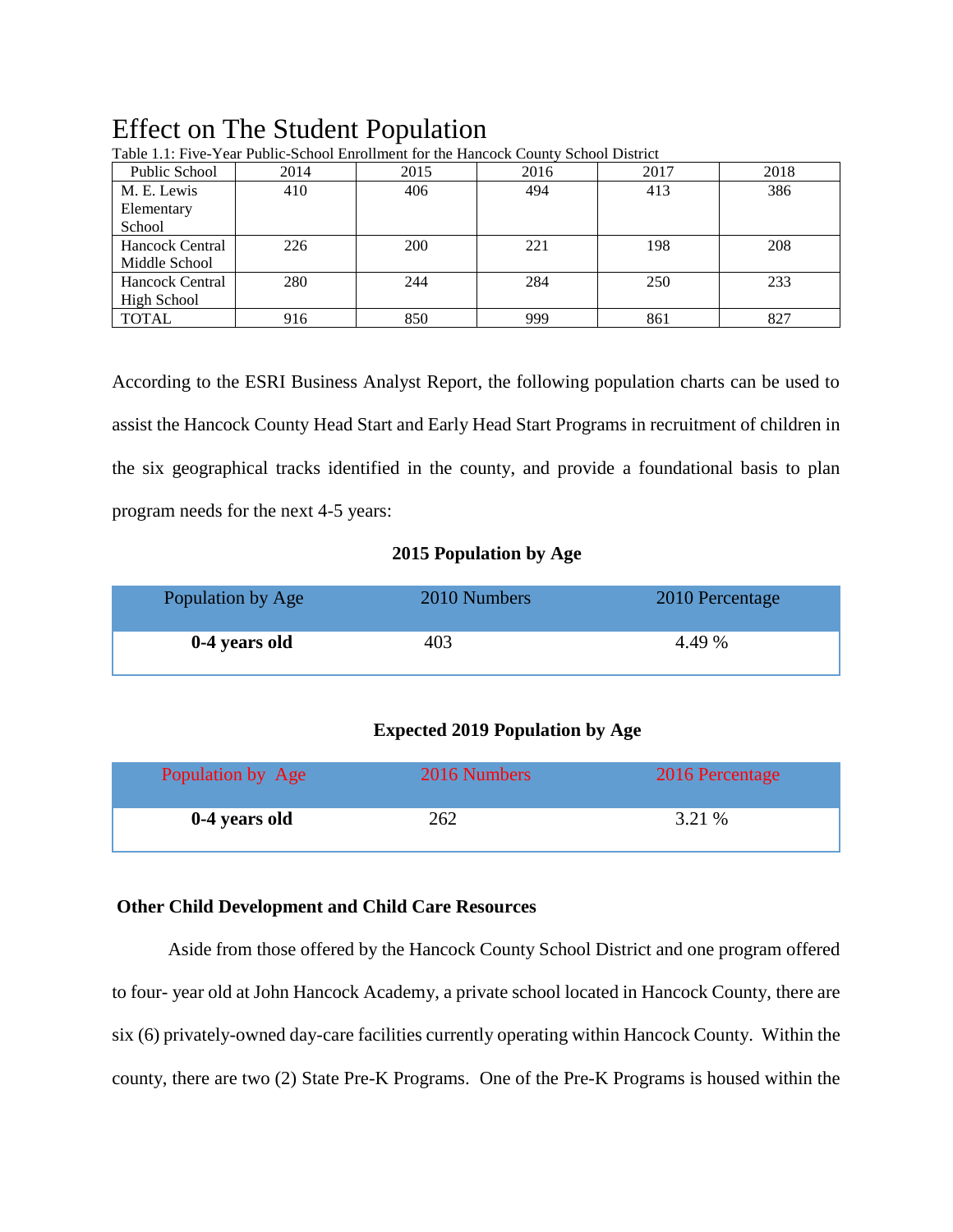school district – M. E. Lewis Elementary School. At M. E. Lewis Elementary School there are three (3) classes two of which serve fifteen (15) students and (1) one of which serves 17 students with a total of forty-seven (47) students. The second program is housed at John Hancock County Academy, where the total enrollment is approximately (10) ten students. The Head Start Program is also housed at M. E. Lewis Elementary School. This site has three classes with two enrolled with sixteen (16) and one enrolled with fifteen (15) students with a total of forty-six (47) students. Currently, the Hancock County Head Start and Pre-K Programs provide braided services to ninetyfour children. In December of 2009, the grantee of the Head Start program was awarded the Early Head Start Grant resulting in an additional 72 slots for infants, toddlers and expectant families.

The Hancock County Head Start and Pre-K Programs operates a full one hundred and eighty (180) days as a center-based option. This program option allows parents the opportunity to pursue educational and employment goals they desire to obtain. The Early Head Start program is currently operating as center-based as well.

The following table shows the number of child care pre-school programs in the county with an approximate number of Early Head Start/Head Start & Pre-K eligible children being served by them:

| <b>CURRENT PROGRAM OFFERINGS IN HANCOCK</b>                                 | <b>ENROLLMENT</b> |
|-----------------------------------------------------------------------------|-------------------|
| <b>COUNTY</b>                                                               |                   |
| Hancock County Head Start Program (3 & 4-year-old)                          | 94                |
| <b>Hancock County Early Head Start Program (6 weeks to 2 years)</b><br>old) | 72                |
| John Hancock Academy – (4 year old)                                         | 10                |
| <b>Watkins Day Care Center</b>                                              | 3                 |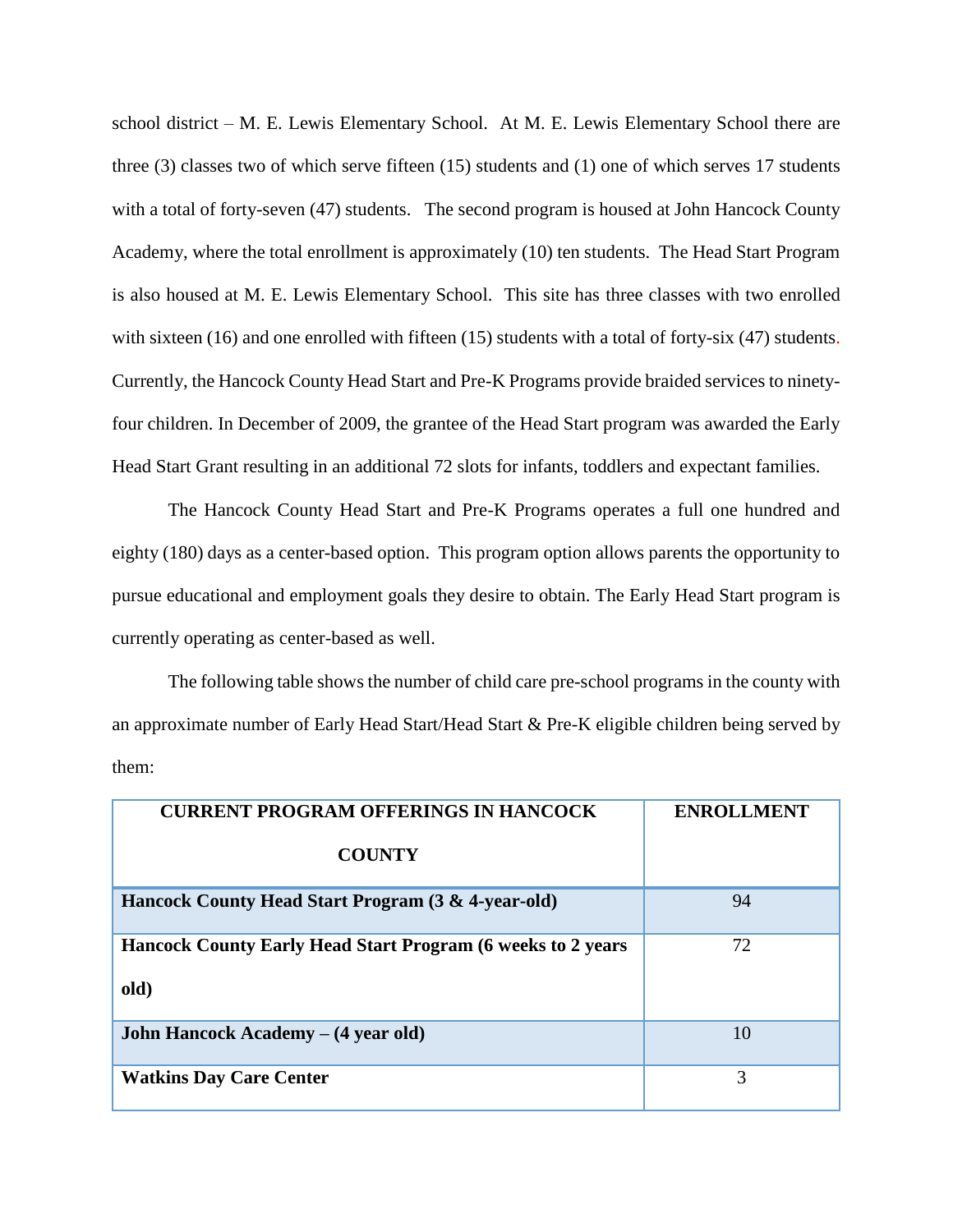| <b>Yolanda's Day Care Center</b> | 6        |
|----------------------------------|----------|
| <b>Maxine Evans Day Care</b>     |          |
| <b>Gloria Stephens Day Care</b>  | $\theta$ |
| <b>Walker Day Care</b>           | $\theta$ |
| <b>Gloria McDonald Day Care</b>  | 3        |
| <b>Total</b>                     | 189      |

In spite of the number of privately owned and operated businesses currently in practice, the Georgia County Guide provides that there are no licensed child care facilities in the community of Hancock County for the FY2016. This population reduction affects every aspect of local government and student enrollment. Table 1.1 shows the total enrollment for the Hancock County School District over the last 5 years.

| Public School | 2014 | 2015 | 2016 | 2017 | 2018 |
|---------------|------|------|------|------|------|
| M. E. Lewis   | 410  | 406  | 494  | 413  | 386  |
| Elementary    |      |      |      |      |      |
| School        |      |      |      |      |      |
| Hancock       | 226  | 200  | 221  | 198  | 208  |
| Central       |      |      |      |      |      |
| Middle        |      |      |      |      |      |
| School        |      |      |      |      |      |
| Hancock       | 280  | 244  | 284  | 250  | 233  |
| Central High  |      |      |      |      |      |
| School        |      |      |      |      |      |
| <b>TOTAL</b>  | 916  | 850  | 999  | 861  | 827  |

Table 1.1: Five-Year Public-School Enrollment for the Hancock County School District

The Hancock County Head Start/ Early Head Start and State Pre-K Programs serve as feeders for the Hancock County School District. Table 1.2 shows the current FTE enrollment by grade level.

| <b>Grade levels</b> | <b>Total Number Students in School District 2018-</b> |
|---------------------|-------------------------------------------------------|
|                     | 2019                                                  |
| Pre-K               | 48                                                    |
| <b>KK</b>           | 60                                                    |
| <b>First Grade</b>  | 59                                                    |
| Second Grade        | 69                                                    |
| Third Grade         | 49                                                    |
| Fourth Grade        | 59                                                    |
| <b>Fifth Grade</b>  | 55                                                    |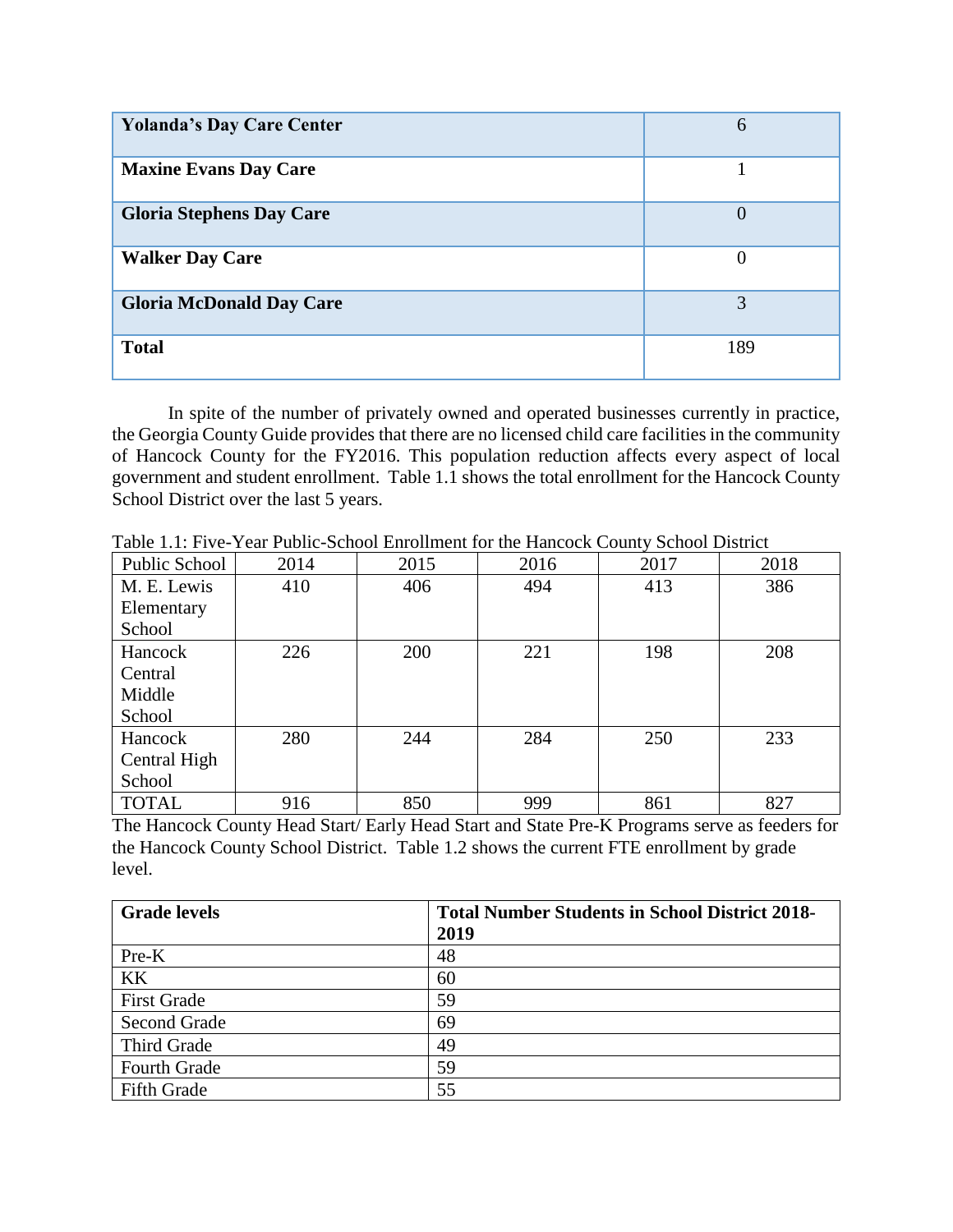| Sixth Grade            | 66  |
|------------------------|-----|
| Seventh Grade          | 74  |
| Eighth Grade           | 72  |
| Ninth Grade            | 57  |
| <b>Tenth Grade</b>     | 60  |
| <b>Eleventh Grade</b>  | 57  |
| <b>Twelfth Grade</b>   | 63  |
| Total for the District | 848 |

| Table 1.2 : 2018-2019 FTE Enrollment of Hancock County School District (public schools only) |         |     |       |     |     |     |     |     |     |     |     |      |      |      |
|----------------------------------------------------------------------------------------------|---------|-----|-------|-----|-----|-----|-----|-----|-----|-----|-----|------|------|------|
| Grade                                                                                        | $Pre-K$ | KK. | 1st l | 2nd | 3rd | 4th | 5th | 6th | 7th | 8th | 9th | 10th | 11th | 12th |
| Enrollment                                                                                   | 47      | 60  | 59    | 69  | 49  | 59  | 55  | 66  | 74  | 72  | 57  | 60   | 57   | 63   |
| <b>TOTAL</b>                                                                                 | 848     |     |       |     |     |     |     |     |     |     |     |      |      |      |

There is a significant impact of Hancock County's dwindling population on the Head Start/Early Head Start Program enrollment to help determine an accurate projection of possible program participants. Because of the lack of industry in Hancock County, its economic growth has declined considerably since 2007. With only four (4) key employers located in the county, many residents have elected to travel outside of Hancock County to seek employment in an effort to continue providing for their families. According to the *2013 Georgia County Guide*, Hancock County's July 2018 unemployment rate was 6.0%, which was the highest unemployment rate of all 159 Georgia counties.

In the fall of 2008, two businesses, Rheem Manufacturing and Shaw Industries closed their doors in neighboring Baldwin County. During the fiscal year 2009; four (4) major industries that provided employment to Hancock residents were: Baldwin Youth Development Center (YDC), Baldwin State Prison System, Central State Hospital, and Baldwin Veteran Home. Many Hancock County residents and Head Start/Pre-K families felt the impact of these industries closing their doors. These families have been given a choice to file for unemployment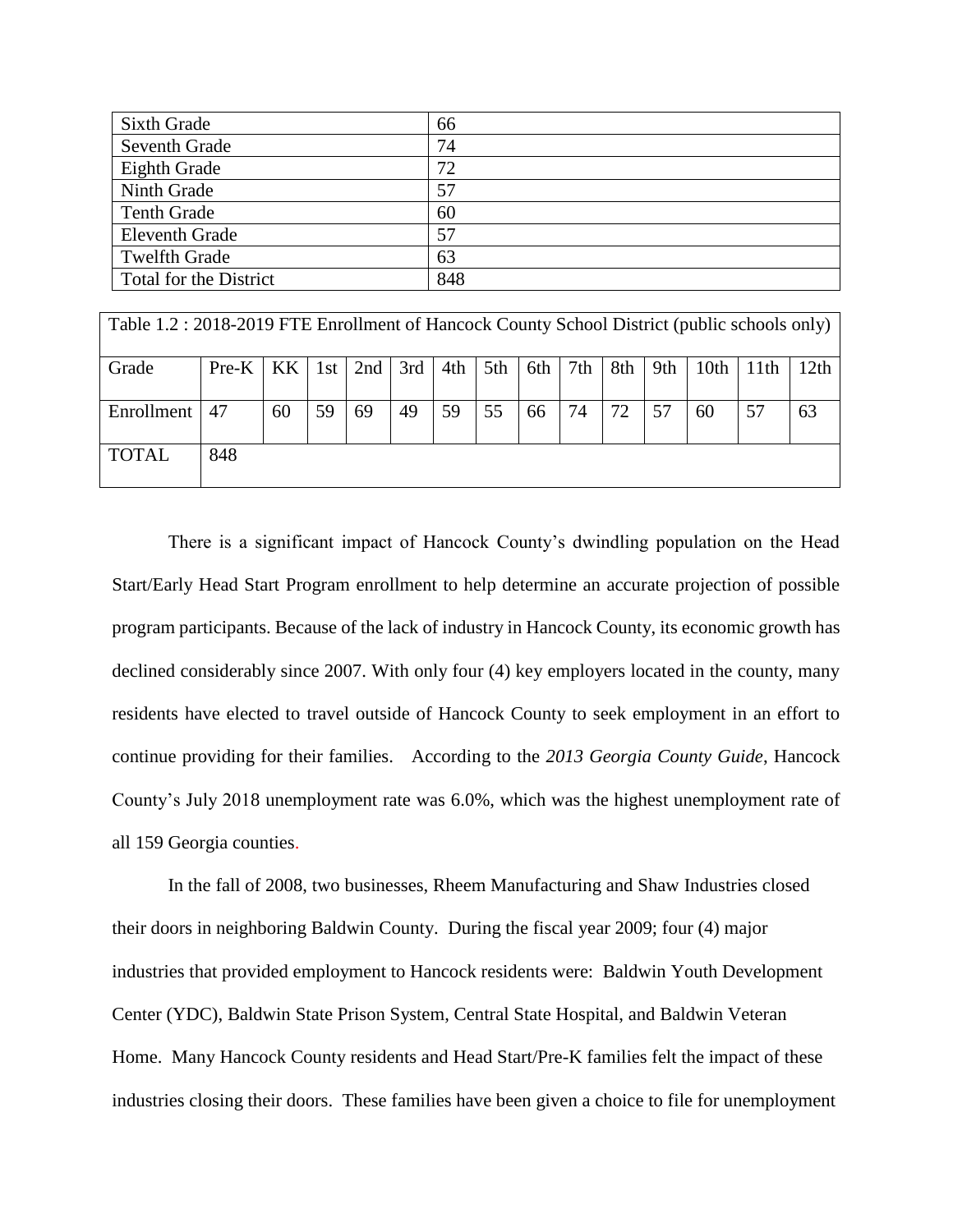benefits, while either searching for other job opportunities and/or enrolling in an education program via college or technical school to continue to receive unemployment benefits.

#### **Section 2: General Description/Introduction**

#### **Program Option**

The Hancock County Head Start & Early Head Start Program provides comprehensive child development services to one hundred ninety-seven (197) eligible children, expectant mothers, and their families. The "core" Head Start program expects to enroll approximately 125 toddlers and will operate as a center-based option for 6.5 hours per day, five days per week, August through late May, and children will attend classes for 180 days per year, aligning with the local school system's approved school calendar. Similarly, the Early Head Start Program will operate five days per week for 6.5 hours per day but will provide year- round programming for 220 days per year.

The Hancock County Board of Education is the grantee for the Head Start & Early Head Start Programs. These programs are located in Hancock County, Sparta, Georgia. Hancock County, Georgia is located approximately 120 miles east of Atlanta, Georgia. The county is primarily agricultural with a very low population density of only 20.0 people per square mile. Hancock County is located between Greene, Taliaferro, Baldwin, Warren, Washington, Glascock and Putman counties. According to the U.S. Census Bureau, the county has a total area of 471.84 square miles, of which 466.34 square miles is land and 5.5 square miles is water. Hancock County is divided into six geographical tracts of land. The city of Sparta is the county seat: however, the residents also live in the smaller communities of Beulah, Devereux, Linton, Springfield, and Mayfield. Hancock County is comprised of both County and City government. The County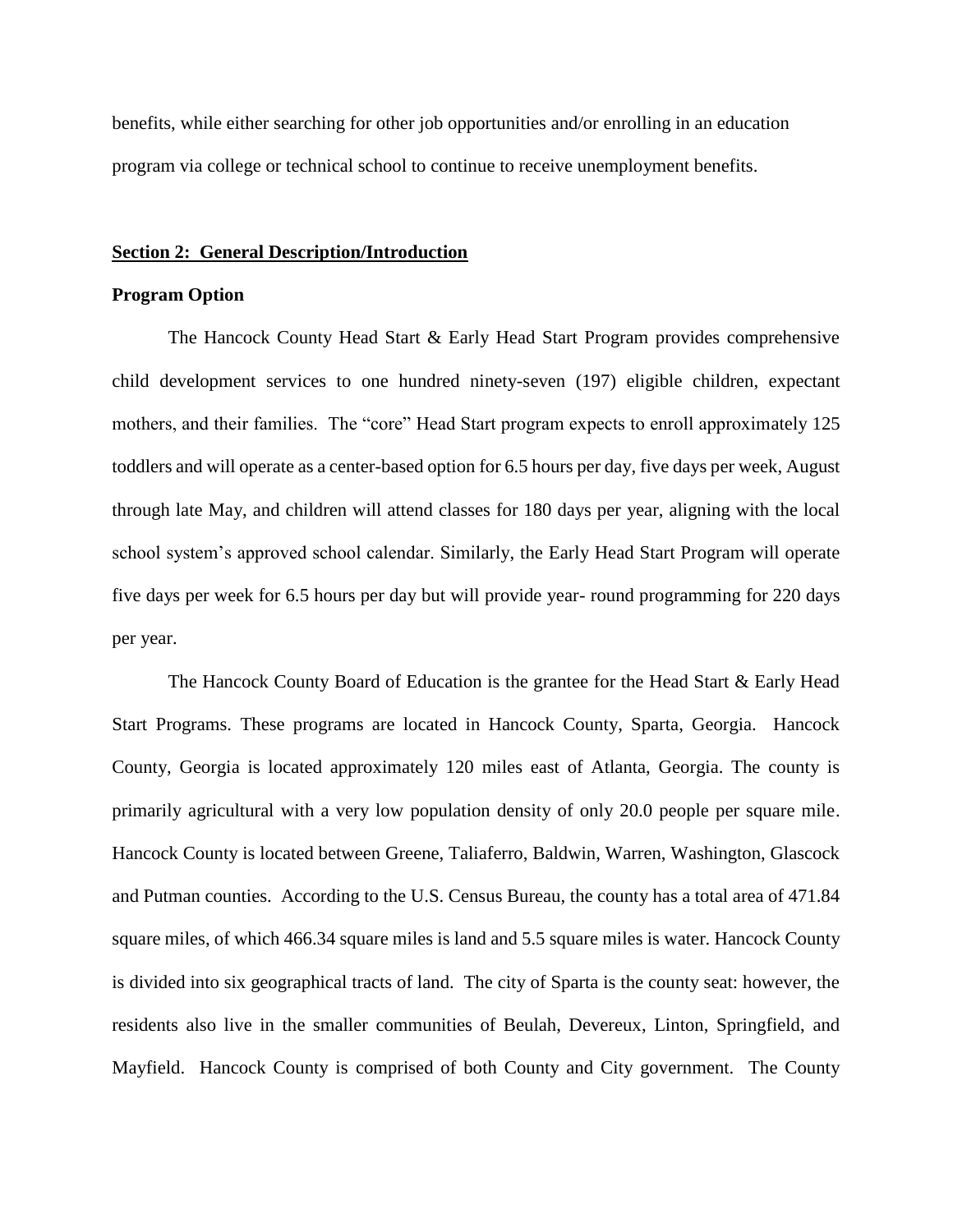government consists of four (4) commissioners, one representing each district and a commission chairperson. The City of Sparta has a Mayor and four (4) city council members.

#### **Section 3: Information on Children with Disabilities**

During the 2017-2018 school years, the Head Start, Early Head Start, and Pre-K Program served and met the Head Start Performance Standard's ten percent disability requirement. The program served twenty Head Start & Pre-K students and two Early Head Start students who had diagnosed disabilities. Of the students with diagnosed disabilities, Zero (0) students were diagnosed with speech or language impairments, Zero (0) students were diagnosed with hearing impairment, nine students were diagnosed as health impaired, and nine had noncategorical/developmental delays. All eleven students received special education services and had an Individual Education Plan (IEP). In preparation for the 2018-2019 school year, three students in the Head Start, Early Head Start, and Pre- K Program will continue to receive services for speech or language impairment. Other students will be identified for participation in Special Education Program services after they have participated in psychological evaluations and other required testing.

The following table shows the types and incidence of disability identified by the Hancock County School District and the Hancock County Head Start, Early Head Start, and Pre-K Programs.

| <b>Disability Areas</b>      | # of Children |
|------------------------------|---------------|
| <b>Hearing Impairment</b>    |               |
| <b>Emotional Disturbance</b> |               |

**Hancock County Disability Areas for 2015-2016 Program Year**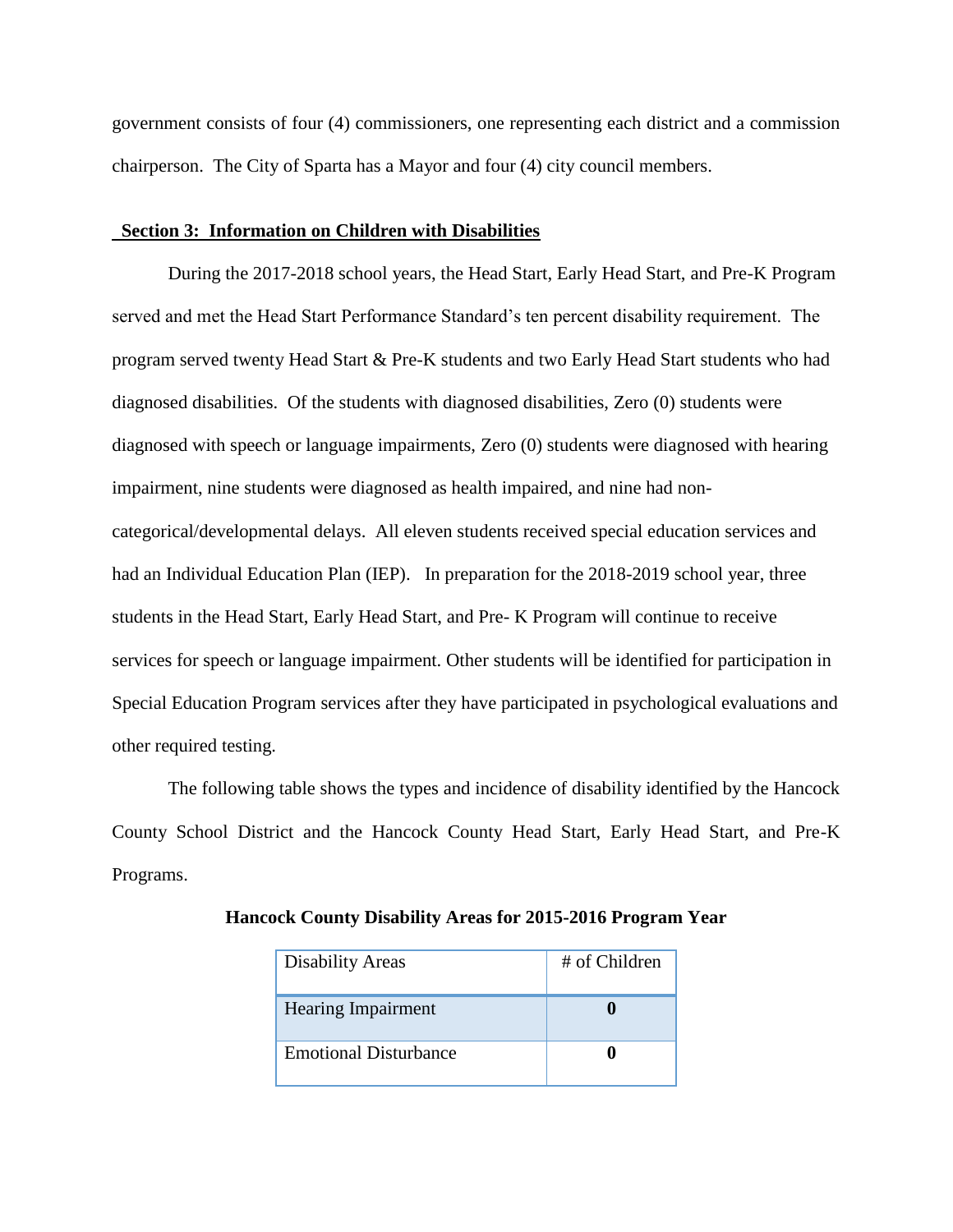| <b>Visual Impairment</b>               |   |
|----------------------------------------|---|
| Cognitive Impairment                   | 2 |
| <b>Physically Impairment</b>           | 0 |
| Speech & Language Impairment           | 4 |
| Early Childhood Developmental<br>Delay | 0 |
| <b>Multiple Impairments</b>            | 1 |
| <b>Autism Spectrum</b>                 | 1 |
| <b>Other: Health Impairment</b>        | 9 |
| Early Head Start (IFSP)                | 4 |

The Hancock Head Start/ Pre-K & Early Head Programs and the Local Education Agency (LEA) utilize and develop partnerships with Babies Can't Wait (Georgia Pines), Georgia Learning Resource Agency, and contract with Oconee Mental Health for mental health services. Speech services are provided by a state licensed, nationally certified speech language pathologist (SLP), who is currently employed by the Hancock County Board of Education, and a speech language pathologist aide (SLPA), who is contracted by Sunbelt Staffing. GRLS –Georgia Resource Learning Center to recruit and provide services to students with diagnosed disability.

The Hancock Head Start/ Pre-K & Early Head Programs and the Local Education Agency (LEA) utilize and develop partnerships with Babies Can't Wait (Children's First), Georgia Learning Resource Agency, and contract with Oconee Mental Health for mental health services. Speech services are provided by a state licensed, nationally certified speech language pathologist (SLP), who is currently employed by the Hancock County Board of Education.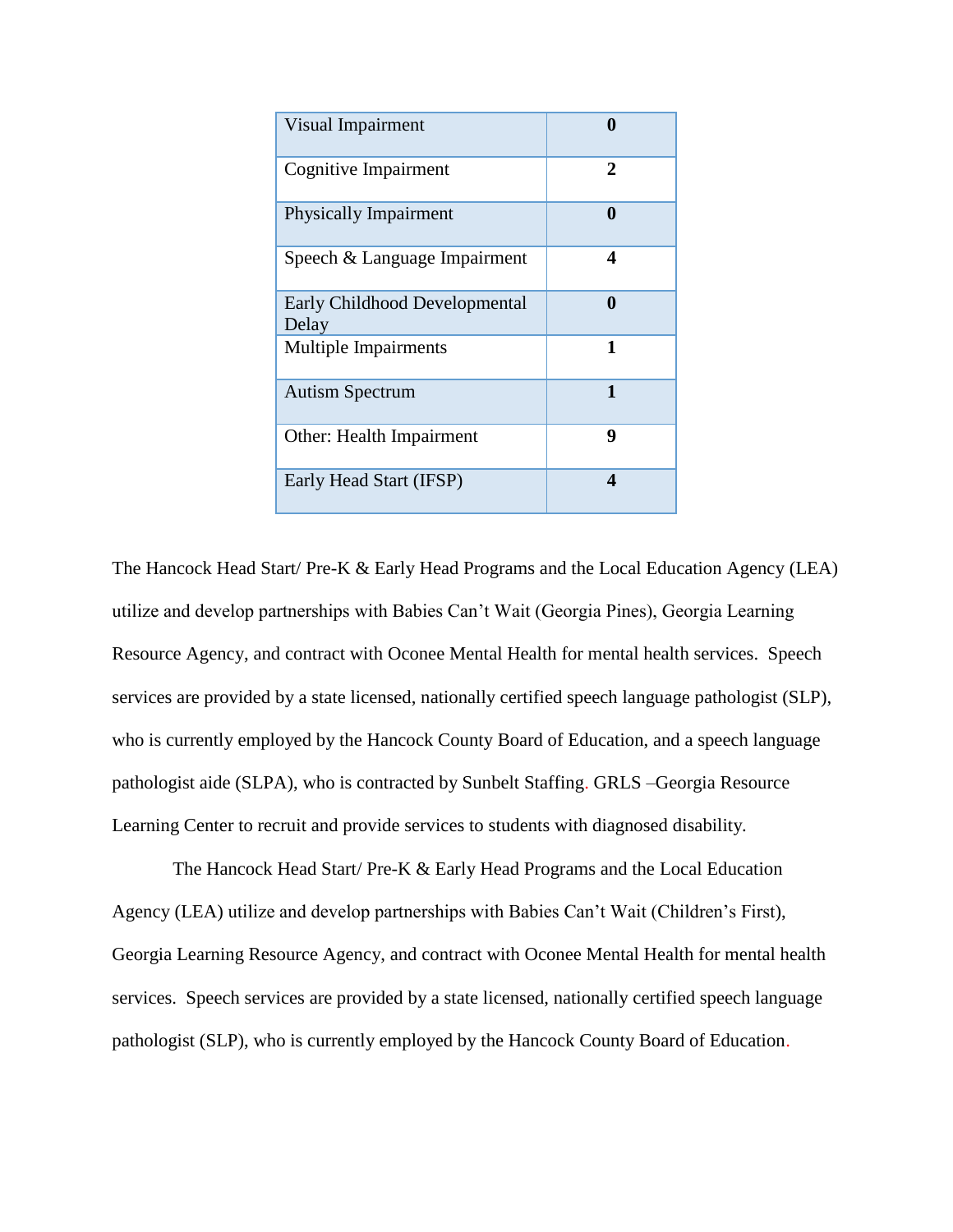GRLS –Georgia Resource Learning Center to recruit and provide services to students with diagnosed disability.

#### **Section 4: Head Start & Early Head Start Related Information Household Data**

Almost a third of the households have children under the age of 18 living in the house, 42% are married couples and 58% are single mothers. A quarter of the population is under the age of 18 according to the recent Census Report. The median household income for 2018 is \$29,268.00, in Hancock Co. it ranges to 30,675.00, compared to Georgia's median household income of \$52, 977. The household count has changed in the community from 3,019 in 2013 to 2, 800 in 2015, a change of -2.19 percent annually. The five-year projection of household is 2, 880, a change of -0.94 percent annually from the 2013 total. The average household size is currently 2.00, compared to 2.66 in the year of 2013. The number of families in 2015 is 1,440 in the market area.

In most recent data of 2018, 78 percent of the 5, 360 housing units in the market area are owner occupied; 22 percent renter occupied, and 45 percent are vacant. In 2013, there were 4, 287 housing units, 57.7 percent were owner occupied, 17.8 percent renter occupied and 24.5 percent vacant. The rate of change in housing units since 2010 is 1.68 percent. Median home value in the market area is \$66, 100 compared to a median home value of \$158,400 for the United States. In five years, median home value is project to change by 0.99 percent annually to \$61,775. In Hancock County, from 2010 to 2015 the median home value has changed by 2.3 percent annually.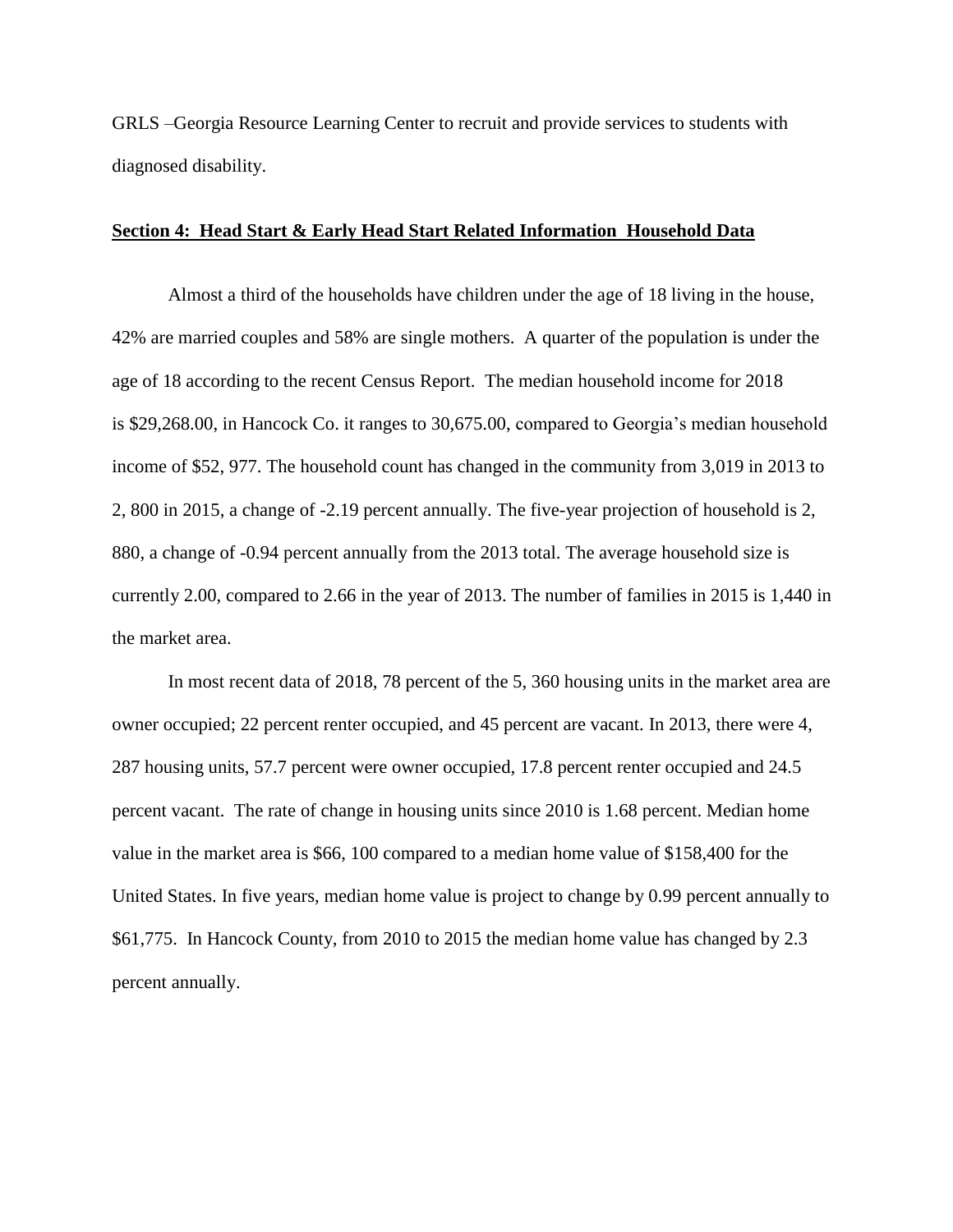#### **Household Dwelling Make-Up**

 Housing in Hancock County is gradually grown over the years. Presently, there are four lowincome apartment complexes. There are (2) two low- income housing projects located in the Sparta area and another low-income housing project is located in the Mayfield community. Also, there is a Senior Citizen apartment complex, which houses approximately 80 senior citizens or persons with disabilities. These housing projects and apartments are offered to the community at no cost or an affordable price. Many of residents who live in these dwellings are older adults or young single families who are seeking better living conditions. Hancock County Census Reporter (2018) provided that 43.2 % total housing units were mobile homes compared to the state level of 9.1%. Total number of homeowners was 78 % compared to the States 63%. Below is a table of Hancock County's family dwelling make-up.

| % of Dwelling Make-up                                    | <b>Hancock County</b> | State of Georgia |
|----------------------------------------------------------|-----------------------|------------------|
| % with own children less than 18                         | 43.9 %                | 58.4%            |
| % married couples                                        | 48.3%                 | 58.4%            |
| % female householder, no husband present                 | 28.2%                 | 20%              |
| % female householder, no husband w/children less than 18 | 21.4%                 | 12.2%            |

**HANCOCK COUNTY: Total Household Dwelling Make-up** 

In 2018, the following household types were reported: there were a total of 2,970 households in Hancock County. The Hancock County Early Head Start and Head Start/Pre-K program provides services to 166 of these households. Within these family household: 7,702; (128 males' householders, 1,233 females householders) 1,299 spouses, 2, 973 children (2,736 natural, 93 adopted, 144 stepchildren); 491 grandchildren, 188 brothers or sisters, 75 parents, 210 other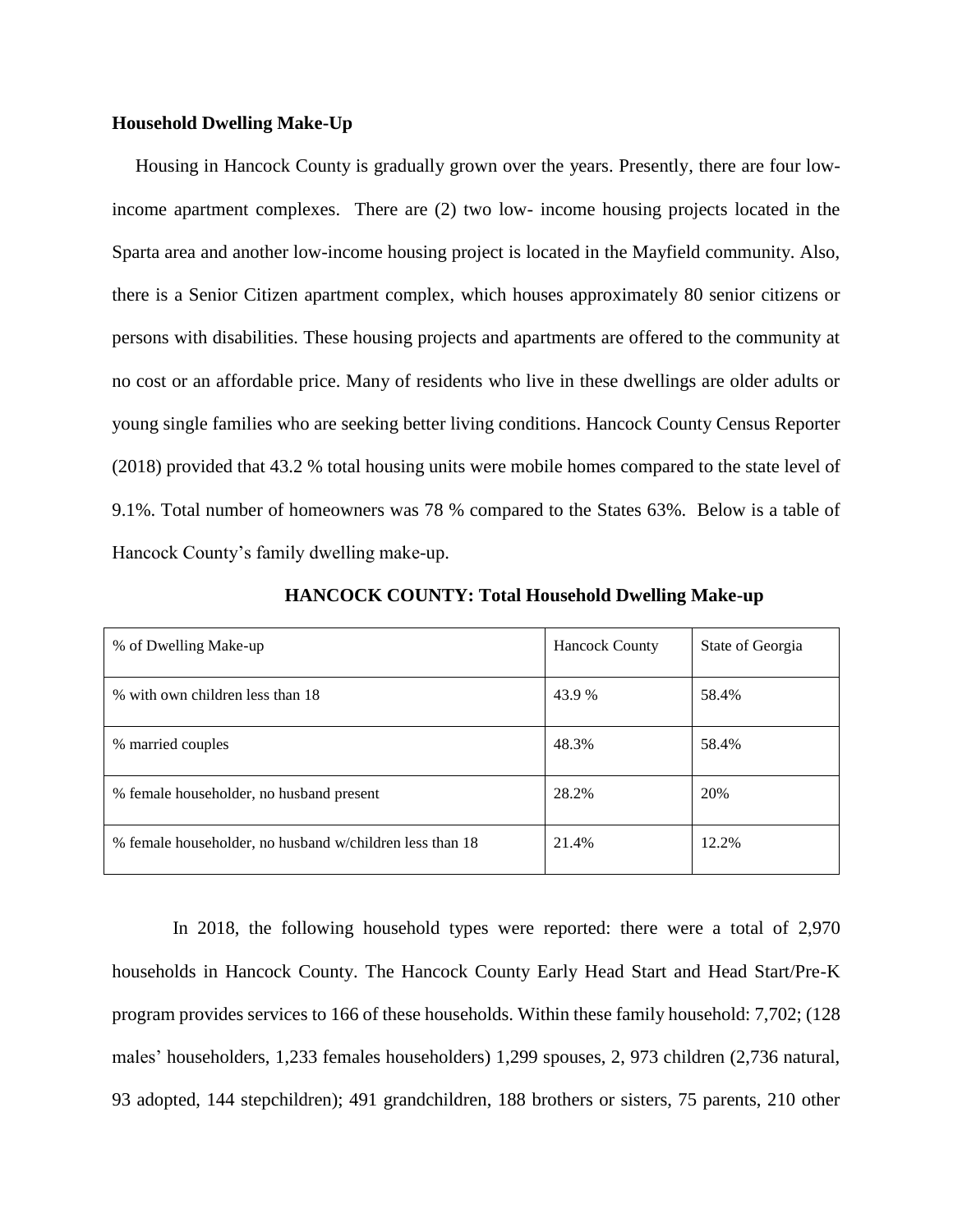relatives, 105 non-relatives. In non-family household: 915; 421 male householders (406 living alone), 464 female householders (445 living alone), 30 non-relatives. In group quarters: 1,495(1,416 institutionalized population).

In the Internet search [www.city-data/county/Hancock](http://www.city-data/county/Hancock) shows that average household size for Hancock County is 2.7 people compare to Georgia 2.6 people.

| Size of Family              | <b>Total People</b> |
|-----------------------------|---------------------|
| 2-person household          | 949                 |
| 3-person household          | 413                 |
| 4-person household          | 486                 |
| 5-person household          | 229                 |
| 6-person household          | 123                 |
| 7 or more persons household | 61                  |

The need for housing is still a major issue for this community. Homeowners and renters are paying most of their income to remain in their current dwelling. Therefore, many of the families served in the Head Start and Pre-K programs reside in this service area rely upon subsidized programs such as HUD Section 8 program to assist them in paying their rental fee.

The Hancock County School District supports the need for additional services as required by homeless youth and their families. As of September 2016, the Hancock County School District reported two hundred and thirty-eight (238) students were served by the district's Homeless Education Program. 2018-2019 Of those identified, seven (7) of these students were enrolled in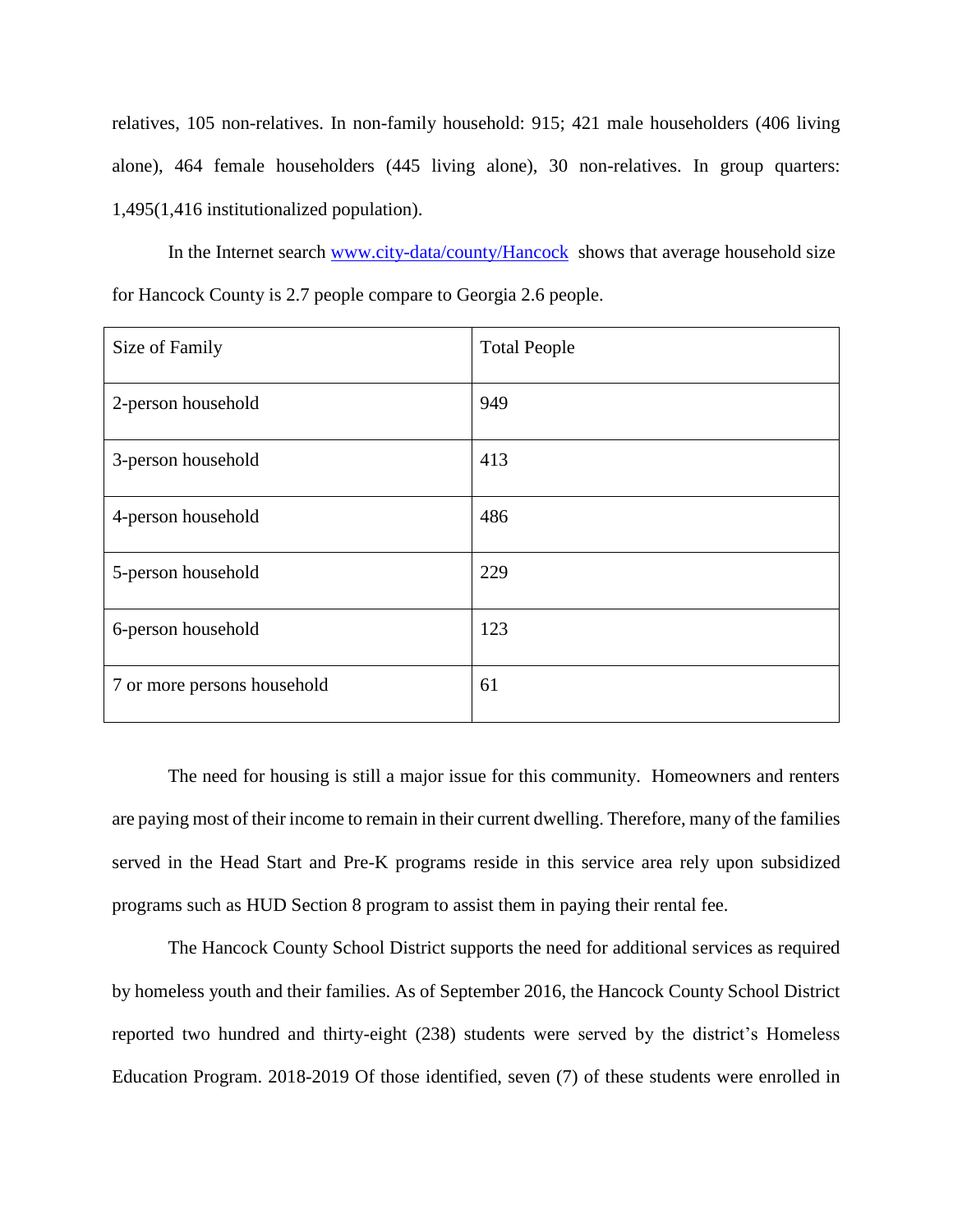the Hancock County Head Start/ Early Head, and Pre-K Program. The Hancock County School District adopted a policy for the identification and provision of services for homeless youth in 2008 and updates this plan annually.

In Hancock County 98.6% of the resident speaks English at home, 1.1% of residents speaks Spanish at home, 0.3% of resident speak other Indo-European languages at home and 0.1% of residents speak other languages at home. The Hancock County Head Start/ Early Head Start Program currently have no students that speak any other language than English. Although not necessary for fluently bilingual students, the Hancock County Special Education Department within the LEA has an agreement in place to provide tutorial assistance to the families and children who require assistance due to limited English proficiency.

**Employment** According to Hancock County's economic statistics in 2013- 2014, its economic growth has dwindled considerably since 2007. Hancock County has little or no major industries. The key employers are: Hancock State Prison, Saint Goblin Desjonqueres Perfume Bottling Company, the Hancock County Board of Education, and the Hancock County Board of Commissioners. In addition to these major industries, we do have smaller businesses that employ at least twenty people. These businesses are Subway, Curry Organic Garden, Aggregate Gravel Company, Value Mart Restaurant, Bank of Hancock (one private bank), Real Deal Restaurant, Family Dollar, Gas Stations Serving Food (3) and the Dollar General Discount Store. These employers do not satisfy Hancock's growing needs for jobs. According to the *Hancock County Economy Data 2018* the average annual unemployment rate was 3% compare to Georgia's total of unemployment rate of 5%. Hancock County's unemployment growth according to the Department of Community Affairs is at 33.0% compared to the State of Georgia 63%. The unemployment rate in Hancock County has consistently stayed above the state unemployment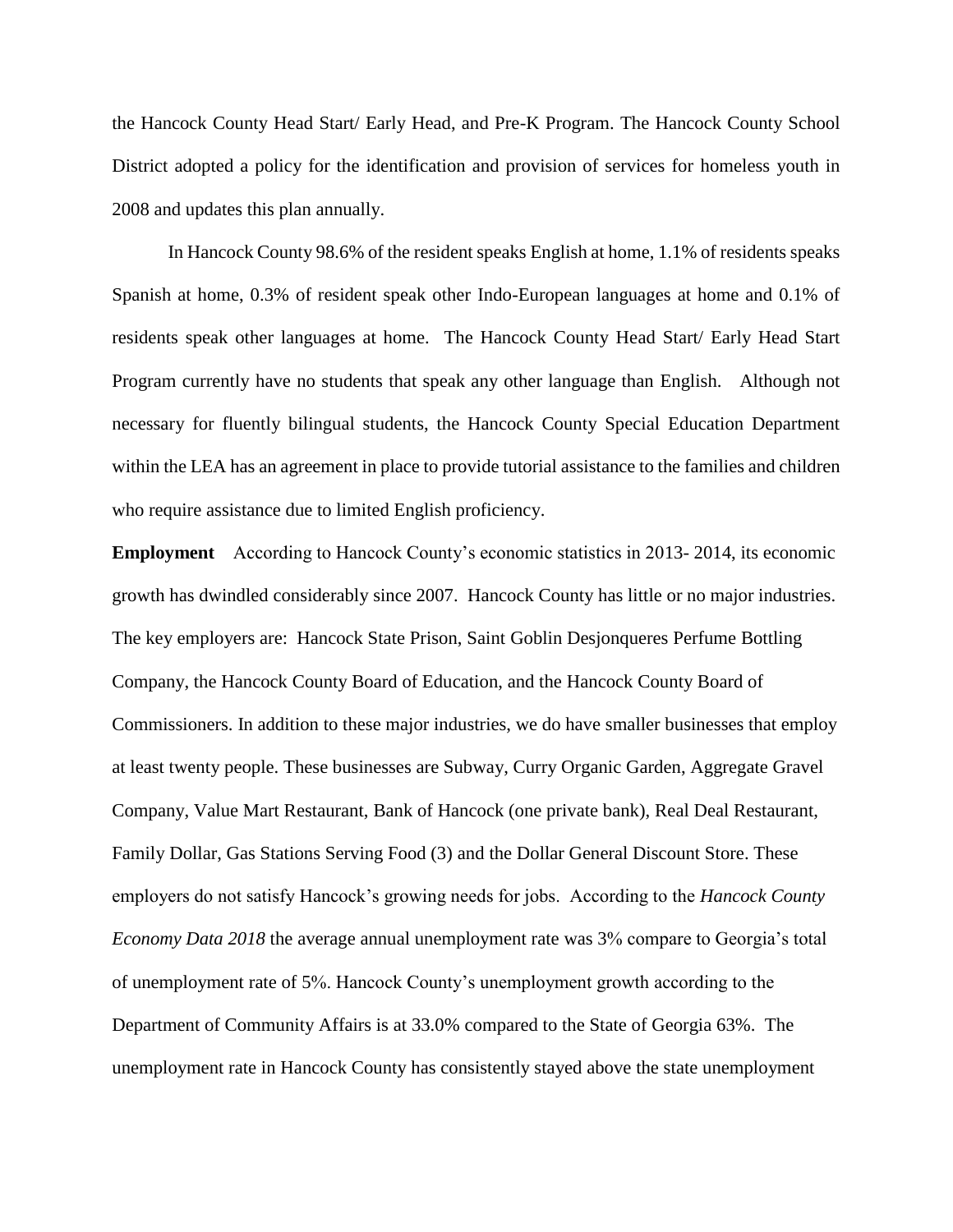rate until now. The per capita income recorded for Hancock County is \$15, 454 compared to

Georgia's \$28, 051.

#### **Most Common Industries in 2005-2009 (%)**

- Management, Business, Finance (8.34%)
- Computer, Science (0.85%)
- Social Services (2.0%)
- Legal  $(1.66\%)$
- Education, Library (6.34%)
- Healthcare (5.36%)
- Fire Fighter, Law Enforcement (5.1%)
- Food Preparation:  $(5.11\%)$
- Building Maintenance: (5.88)
- Sales, Office Support:  $(16.43%)$
- Farming, Forestry:  $(3.49\%)$
- Construction, Maintenance: (3.70%)
- Transportation and Warehousing:  $(23.07%)$

#### **Most Common Occupations (%)**

- Other production occupations including supervisors  $(13%)$
- Law enforcement workers including supervisors (10%)
- Construction trades workers except carpenters, electricians, painters, plumbers, and construction laborers (6%)
- Laborers and material movers, hand  $(5\%)$
- Vehicle and mobile equipment mechanics, installers, and repairers (4%)
- Nursing, psychiatric, and home health aides (4%)
- Construction laborers (4%)
- Nursing, psychiatric, and home health aides (17%)
- Preschool, kindergarten, elementary and middle school teachers (6%)
- Other teachers and instructors, education, training, and library occupations (5%)
- Information and record clerks except customer service representatives (5%)
- Cashiers  $(4\%)$
- Child care workers  $(4\%)$
- Other production occupations including supervisors  $(4%)$

Read more:<http://www.city-data.com/city/Sparta-Georgia.html#ixzz1lu6JMTKz>

#### Research warrants that where there is a high rate of unemployment, there exist poor health

habits among families and seemingly more youth involvement in unhealthy behaviors which

typically result in higher rates of teen pregnancies, increased incidence of childhood health issues,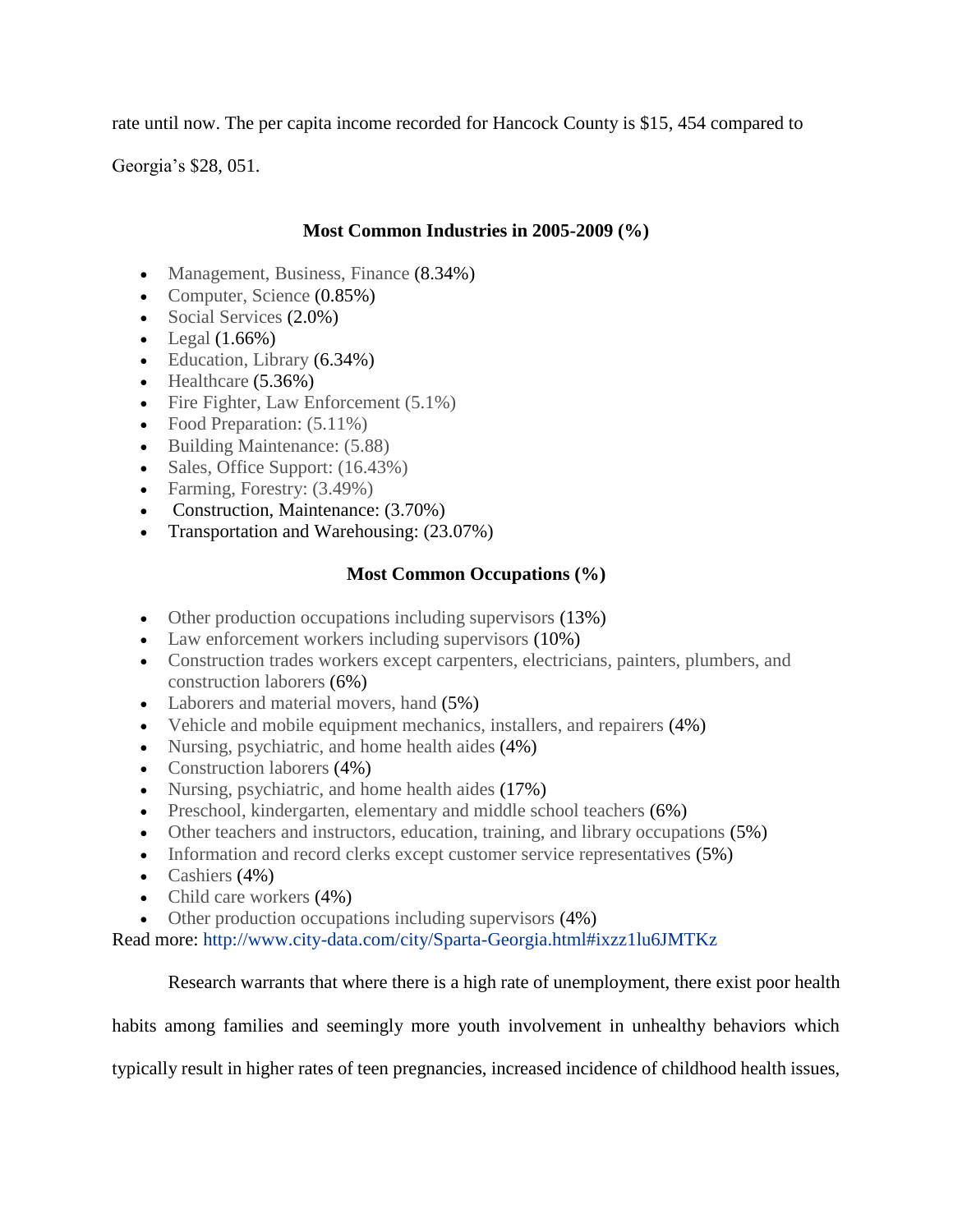higher high school drop-out rates, increased likelihood of drug use and engagement in premarital sex, and increased involvement in thefts and other negative activity.

Within Hancock County, there is a critical need for our Head Start /Pre-K & Early Head Start Programs due to:

- Limited job opportunities in the community
- Lack of local hospital or advanced medical care services
- Illiteracy rates near 50%
- Over 85% of students meeting eligibility for free/reduced meals
- An average per capita income of less than \$15,454 per household
- Transits to and from health care providers have moved out Hancock County

 This community lack of jobs and major businesses closing are the leading causes of a high percentage rate of unemployment. Because of no industry in the community, many families are commuting thirty (30) to forty-five (45) miles or more to neighboring counties for work. In 2007, Hancock County's unemployment showed a slight decrease, due to the opening of two new businesses; a Dollar General Store and a new Family Style Restaurant. These two businesses provided employment opportunities at least twenty-five (25) individuals for employment to support their families.

In the fall of 2008, two businesses, Rheem, and Shaw Industries closed their doors in neighboring Baldwin County. During the fiscal year 2009; three (3) major industries that provided employment to Hancock residents were: Baldwin Youth Development Center (YDC), Baldwin State Prison, and Baldwin Veteran Home. Many Hancock County residents and Head Start/Pre-K families felt the impact of these industries closing their doors. These families have been given a choice to file for unemployment benefits, while search for other employment opportunities and/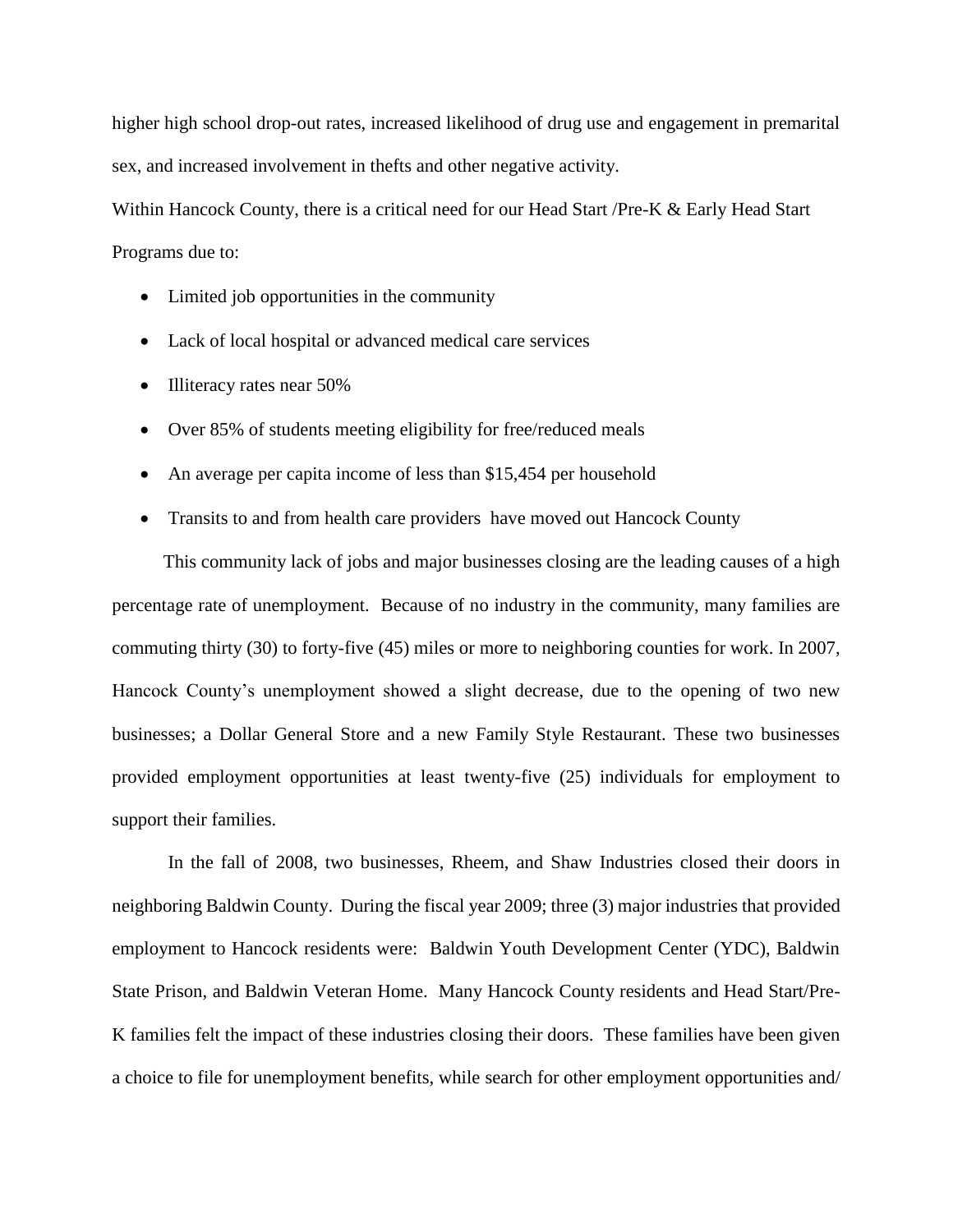or enrolling in an education program via college or technical school in order to receive or continue to receive unemployment benefits. Hancock County is in the lowest tier, a business in this community qualifies for a credit from the state, of \$3,500 per job, if it could maintain at least five net new jobs. It is difficult for people in Hancock County to obtain employment.

Hancock County is the top ten of the poorest counties in Georgia and the 55<sup>th</sup> poorest in the country according to the per capita income. Studies show that families and children living in poverty are high risk and need special attention, therefore families and children will need assistance from all available resources in and out of the Hancock County community.

Many of the resident families in Hancock County face overwhelming challenges as they work to establish self-sufficiency despite high than average unemployment rates and substandard housing. However, many children are living in families with no parents in the labor force. Therefore, many families rely heavily upon the following resources in the community for assistance:

- 1. Hancock County Head Start / Pre-K & Early Head Start Programs for (dental, medical, mental health & disabilities services.)
- 2. Local governmental programs: Temporary Assistance for Needy Families (TANF), Women Infants Children (WIC) and Food Stamps & Medicaid/Medicare (other health agencies).

According to Hancock County Department of Families and Children Services, a monthly food subsidy is currently distributed to approximately 681 families. This increase is due in large part to the lack of job opportunities within the county. In addition, the local Department of Family and Children Services representative shared that there are also 58 families receiving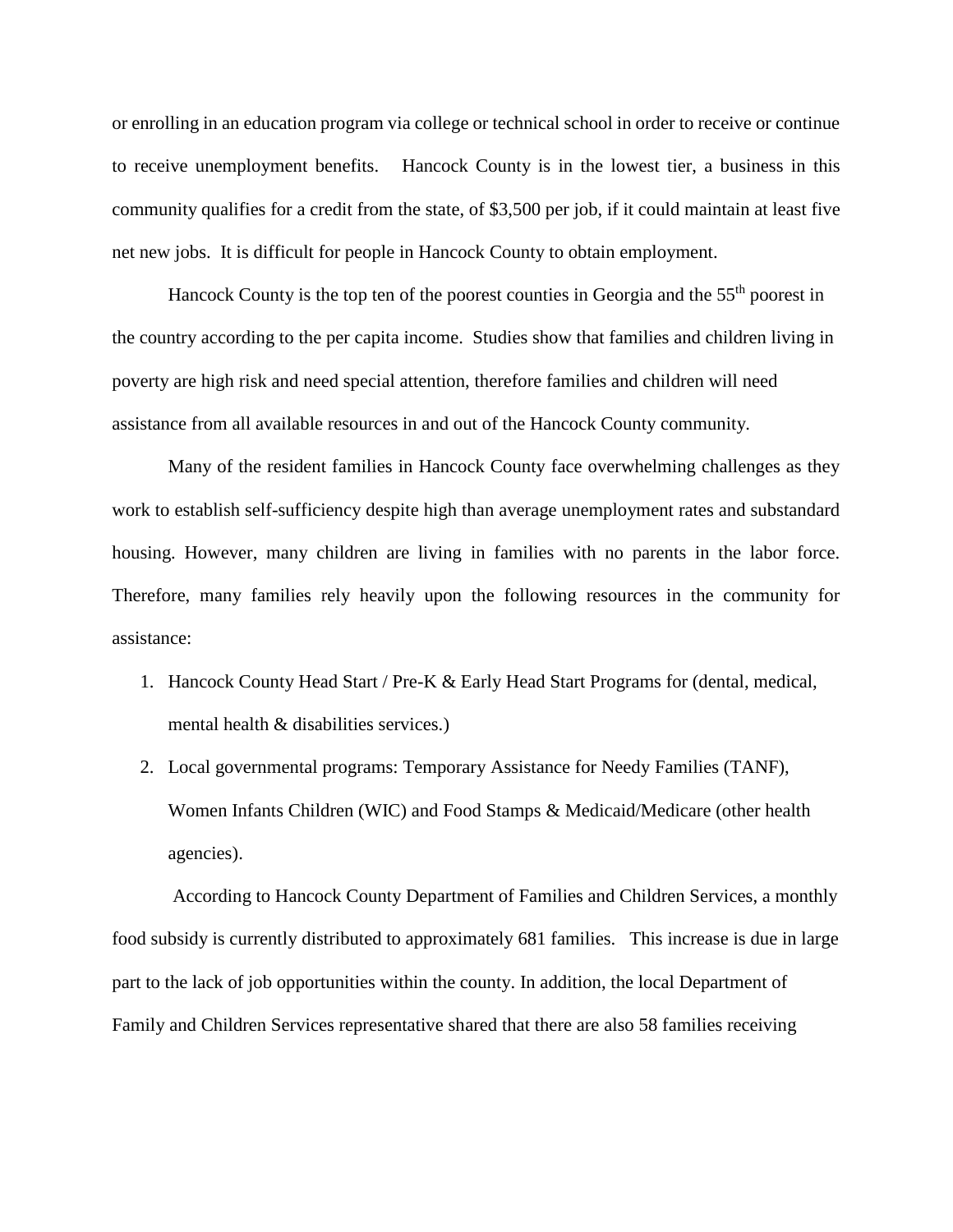Temporary Assistance for Needy Families (TANF), 624 families receiving Family Medicaid/Medicare and 335 participants in the Aged, Blind, and Disabled Program (ABD).

 The Hancock County Health Department Women Infant Children Program (WIC) also served 681 families for the 2014-2015 fiscal year. The Head Start and Pre-K Health Coordinator reported that there are 118 families who received Medicaid/Medicare as their main source of health insurance. The Family Community Partnership Advocate Team at Head Start & Early Head Start Program shared that at least a third of the families enrolled in the program are participants of Food Stamps program and there are twenty families receiving TANF.

With the percentage of Hancock County citizens facing poverty, Head Start & Early Head Start funding provide resources and assists with families' financial stability ensuring that all Head Start & Early Head Start children are provided with the necessary dental, medical, mental health and nutritional services necessary to meet developmentally appropriate milestones. Additionally, Hancock County's Head Start and Early Head Start Family Enrichment Program provides follow-up services to assist with students' individual needs after initial treatment.

Consequently, the Head Start & Early Head Start programs have contracted with a local physician and dentist to ensure that each child undergoes initial health and dental screenings at the beginning of their enrollment. These agencies also render appropriate follow-up services in a timely manner. Our nutrition services ensure that children receive their anthropometric evaluations and provide follow-up services to families. Mental Health and Disabilities services are being provided by our Local Education Agency and through contracted services with Oconee mental Health. These services provided to families will reduce the number of children who are at risk of physical ailments, communicable diseases, and other health issues which may negatively impact child development.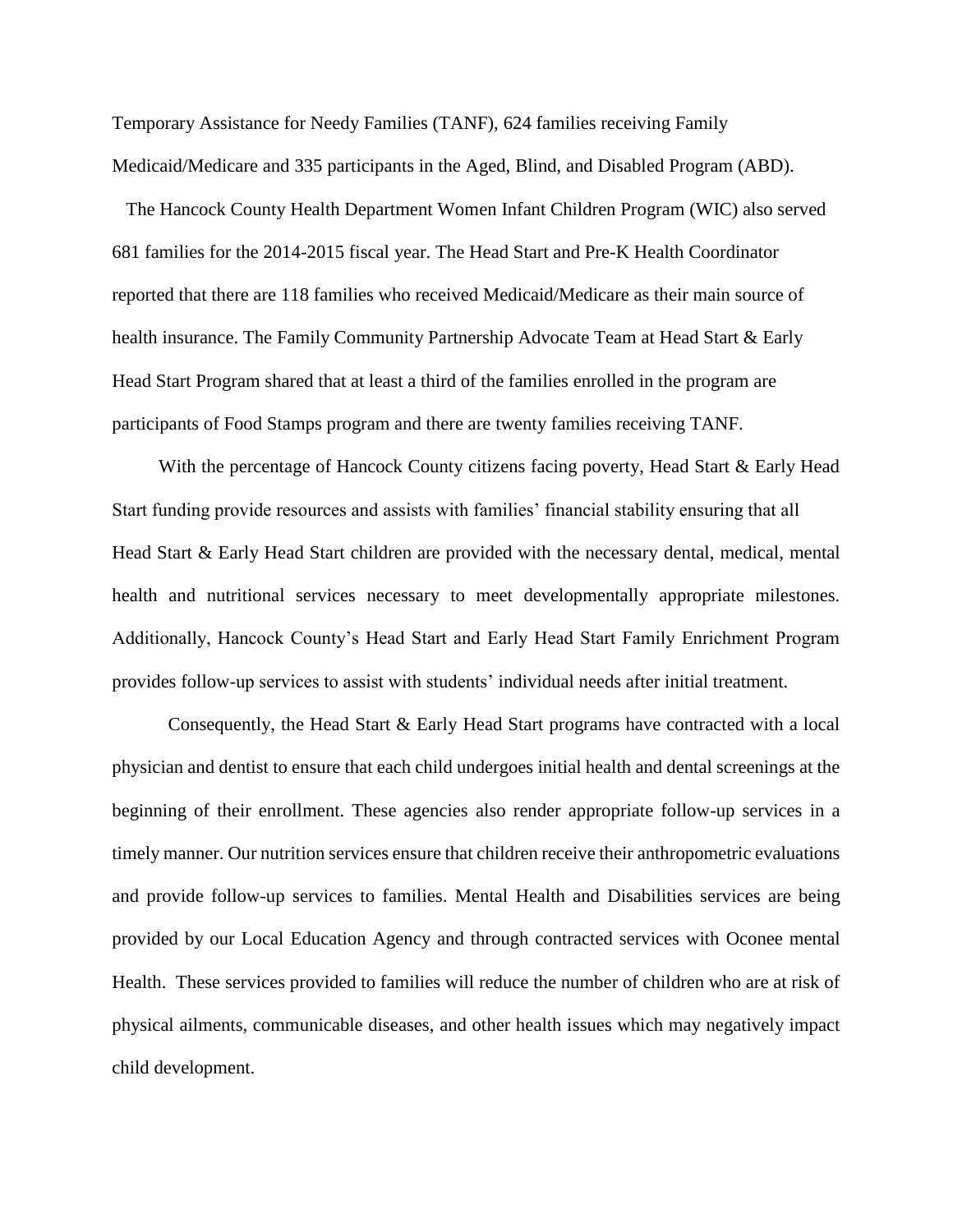#### **HANCOCK COUNTY WATER SUPPLY**

Majority of the families which reside in Hancock County utilize various types of water supplies to include wells, pumped water supplies, and/or purchased/bottled water. A large portion of the water, however, is supplied by the City of Sparta. Unfortunately, the city's water supply does not contain enough fluoride for families and children to sustain adequate levels needed to ensure healthy teeth and gums. Therefore, the Hancock County Head Start/ Early Head Start Program is a catalyst for providing dental exams and workshops related to tooth brushing techniques to strengthen children's dental hygiene. Along with strengthening the children's dental hygiene, the Hancock County Head Start/ Early Head Start Program is a continuous source for providing other daily health and safety practices to ensure that children and families' personal hygiene and well-being is appropriately maintained.

As a result of increased efforts to improve dental hygiene for Head Start/ Early Head Start Program participants and their families, the Health Coordinator for the Hancock County Head Start/Early Head Start Program reported a slight reduction in the number of children who require dental treatment beyond bi-annual cleanings. She attributes this reduction to the agency's increase in providing trainings to parents and the Head Start/ Early Head Start teachers' daily routine of engaging students in daily tooth brushing after breakfast and lunch. The Hancock County Head Start/ Early Head Start Program also purchases individual toothbrushes for each enrolled child along with a brand of toothpaste that contains an increased amount of fluoride.

#### **HANCOCK COUNTY DOMESTIC VIOLENCE AND CRIME**

According to the 2018, Georgia County Guide, in 2018 101 citizens were under probation for convictions. Of those, 10% were incarcerated for violent/sex crimes, lower than the state's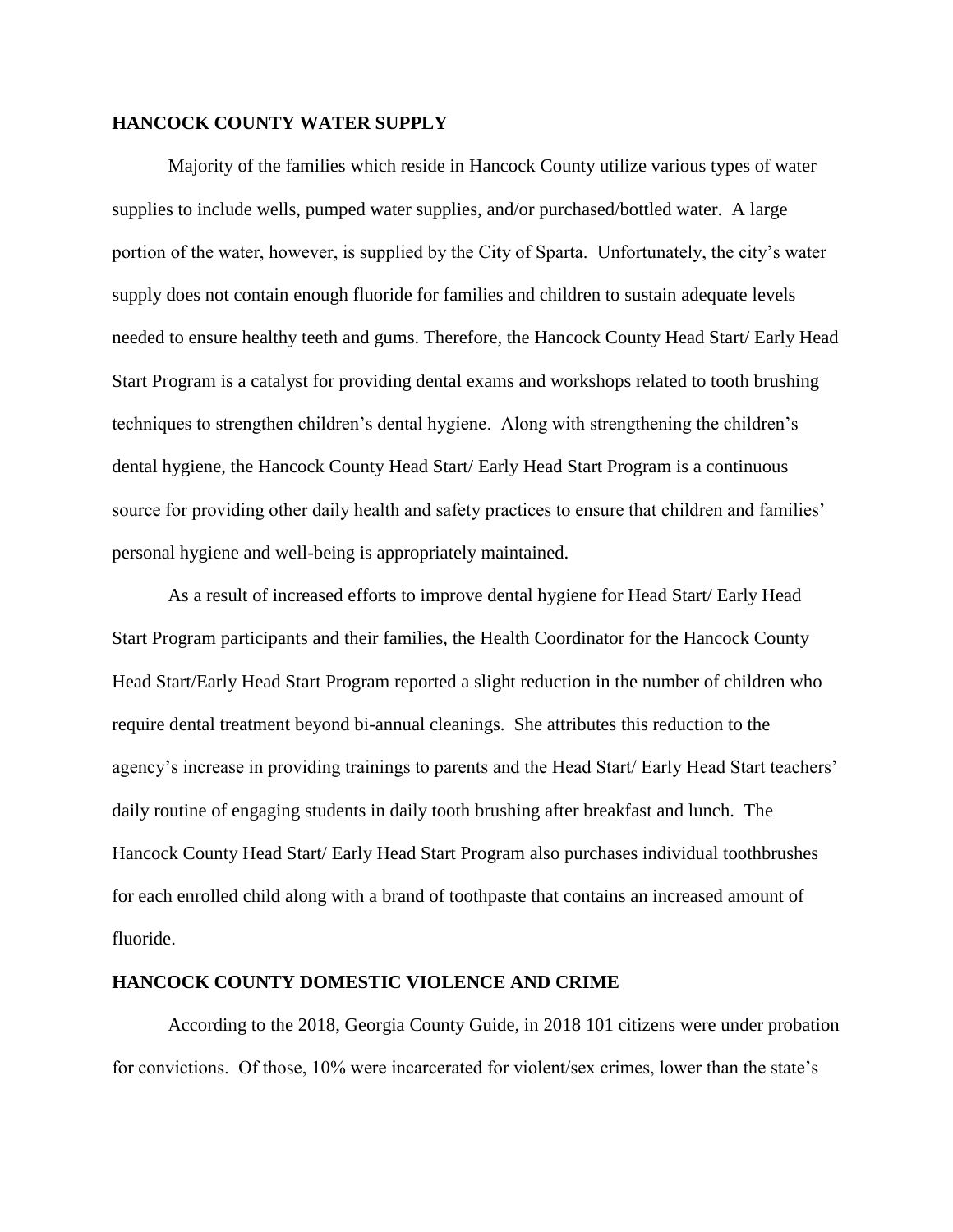annual percentage of 57.6%. The county's detention center housed approximately 62 inmates during the FY 2015, 3.4% of which were juveniles. As reported by the Detention Administrator, the crime rate for Hancock County has increased. In 2014, the three most frequent types of crime reported in the community were domestic violence, assault, and theft. The county reported 54 cases of domestic violence. The recent crime increase in Hancock County is due to lack of jobs and unemployment.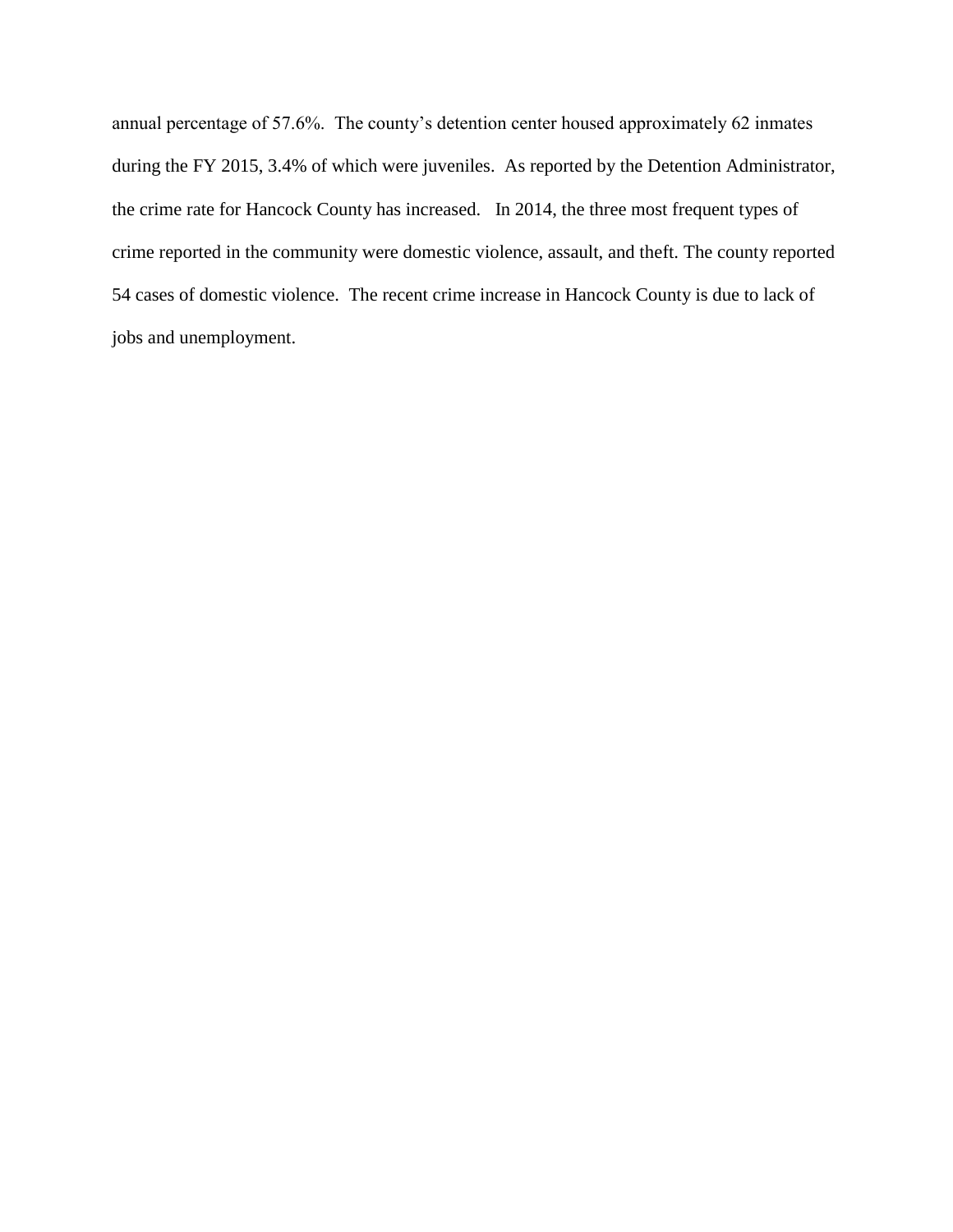## **Section 5: Strengths of Head Start Children and Families and Community Survey EDUCATION, HEALTH, NUTRITION AND SOCIAL SERVICE NEEDS FOR HEAD START & EARLY HEAD START CHILDREN AND FAMILIES.**

According to the Georgia Department of Education Report Card and District FTE Coordinator, Ms. Audrey Walker (2018) the following charts shows that the number of students enrolled in the District for the last five years:

| School Year  | District Totals number of students from                      |
|--------------|--------------------------------------------------------------|
|              | PRK, KK, 1, 2, 3, 4, 5, 6, 7, 8, 9, 10, 11, 12 <sup>th</sup> |
|              | Grades                                                       |
| FY 2013-2014 | 910                                                          |
| FY 2014-2015 | 850                                                          |
| FY 2015-2016 | 970                                                          |
| FY 2016-2017 | 953                                                          |
| FY 2017-2018 | 845                                                          |

(Indicate reduction in school population.) The Hancock County School District schools all meet the state requirements to obtain Adequate Yearly Progress (AYP) in 2013. In order to meet Adequate Yearly Progress, each school district in the state must meet the following criteria: 95% participation, academic performance (annual measurable objectives).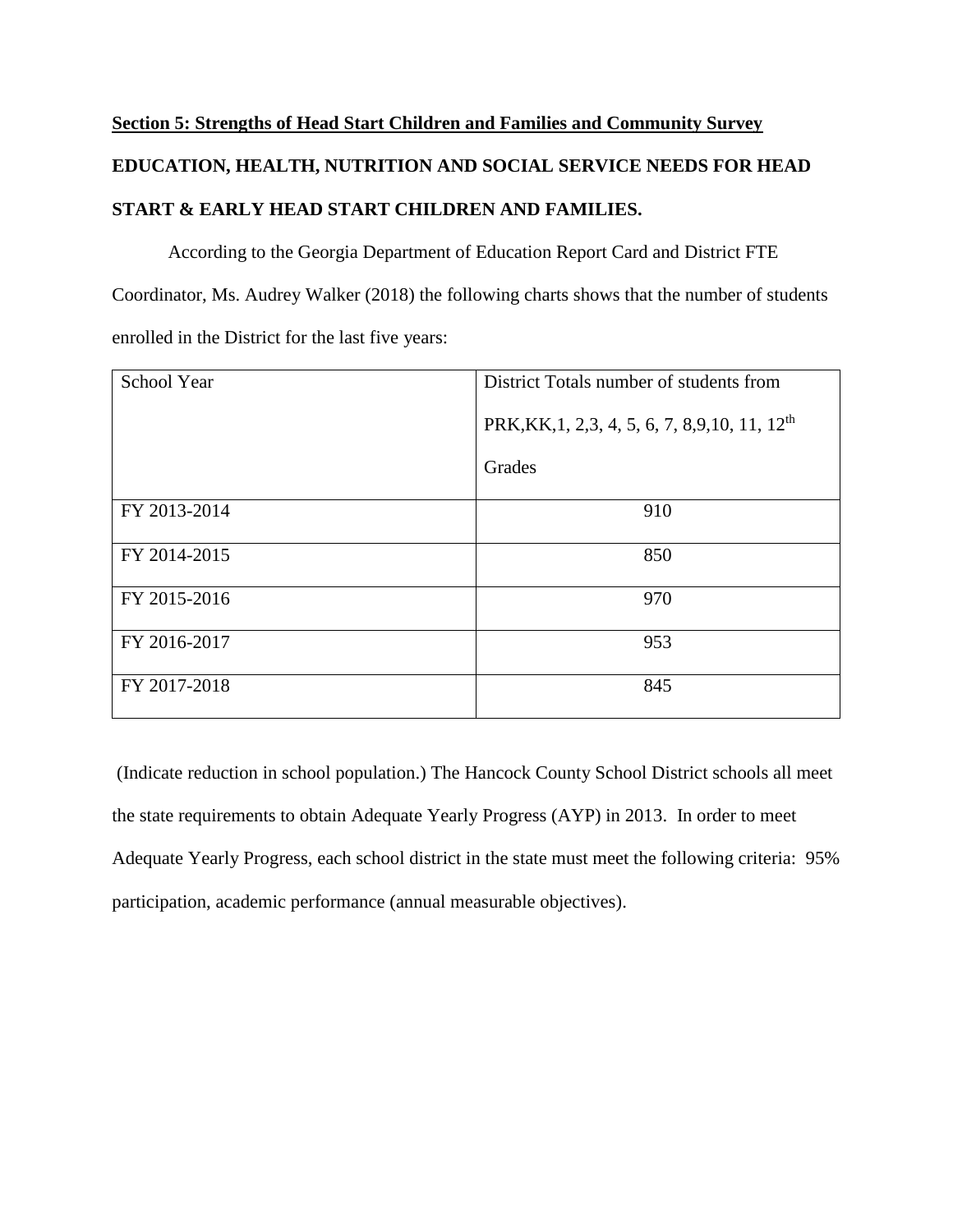#### **Hancock County's Educational Attainment Level: Georgia County Guide (2013) Public**

**School**

| <b>Percentage of Educational Level</b>         | <b>Hancock County</b><br>Percentage | <b>State of Georgia Total</b><br>Percentage                        |
|------------------------------------------------|-------------------------------------|--------------------------------------------------------------------|
| Students retained in grade                     | 7.4%                                | 4.3%                                                               |
| Students in gifted program                     | 3.9%                                | 8.7%                                                               |
| Students with disabilities                     | 14%                                 | 11.7%                                                              |
|                                                |                                     |                                                                    |
| Number High School dropout 9-12                | 2.8%                                | 4.1%                                                               |
| <b>High School graduates</b>                   | 62.2%                               | 78.6%                                                              |
| Bachelor degree or higher                      | 9.8%                                | 24.3%                                                              |
| Number of grades with college prep<br>diplomas | 42.2%                               | 74.5%                                                              |
| Class of 2018 completion rate                  | 78.8%                               | 72.3%                                                              |
|                                                |                                     |                                                                    |
| Percentage of teacher with advanced            | 50.5%                               | 56.3%                                                              |
| FY 2015 HOPE Scholarship Recipient             | 393                                 | FYI 2015- Total dollars<br>awarded to Hancock<br>County \$348,991. |

**Section 5: Strengths of Head Start Children and Families and Community Survey EDUCATION, HEALTH, NUTRITION AND SOCIAL SERVICE NEEDS FOR HEAD START & EARLY HEAD START CHILDREN AND FAMILIES.**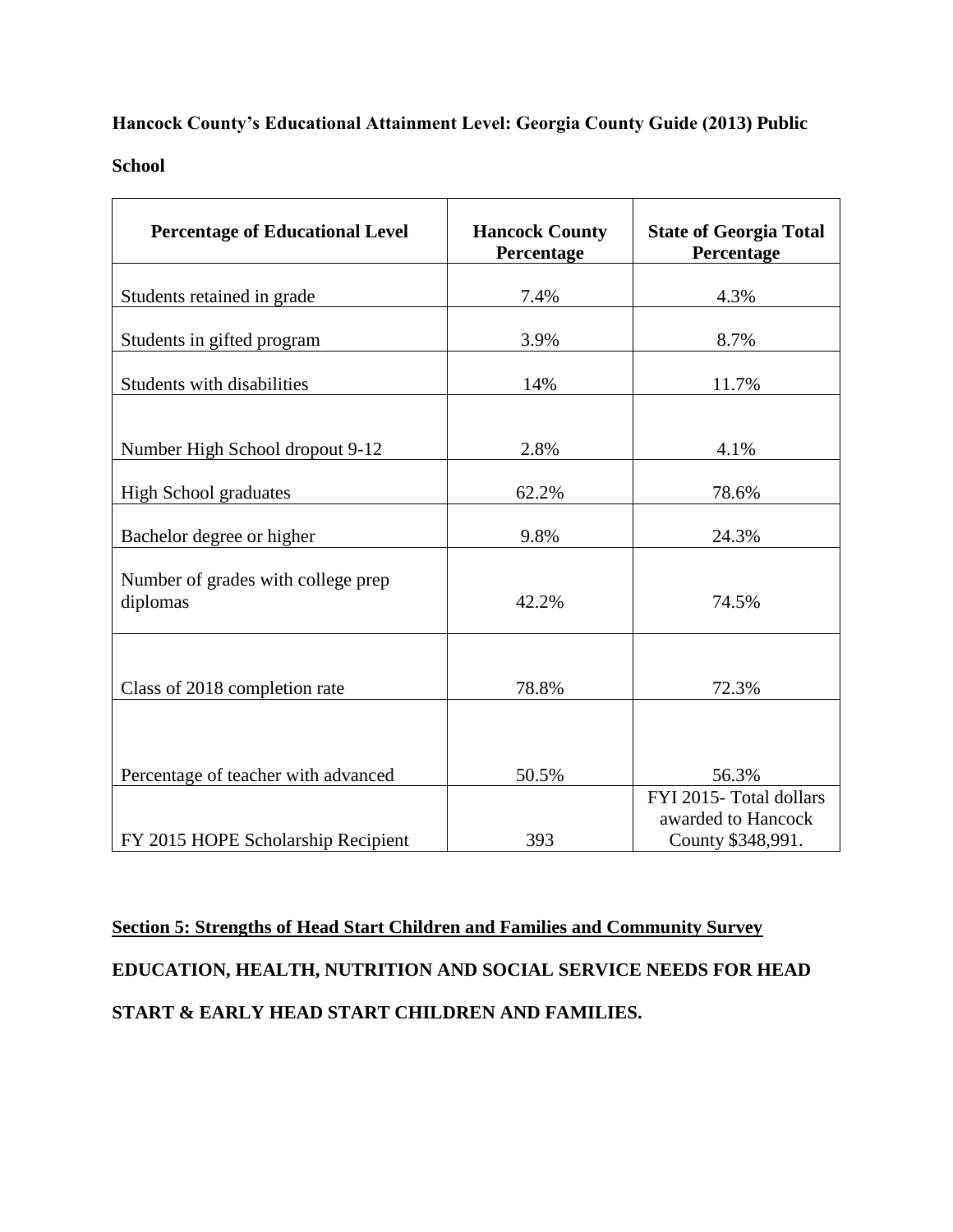According to the Georgia Department of Education Report Card and District FTE

Coordinator, Ms. Audrey Walker (2018) the following charts shows that the number of students enrolled in the District for the last five years:

| School Year  | District Totals number of students from     |
|--------------|---------------------------------------------|
|              | PRK, KK, 1, 2, 3, 4, 5, 6, 7, 8, 9, 10, 11, |
|              | $12th$ Grades                               |
| FY 2011-2012 | 1144                                        |
| FY 2012-2013 | 1107                                        |
| FY 2013-2014 | 910                                         |
| FY 2014-2015 | 850                                         |
| FY 2015-2016 | 970                                         |
| FY 2016-2017 | 953                                         |

 (Indicate reduction in school population.) The Hancock County School District schools all meet the state requirements to obtain Adequate Yearly Progress (AYP) in 2013.In order to meet Adequate Yearly Progress, each school district in the state must meet the following criteria: 95% participation, academic performance (annual measurable objectives).

The highest level of educational attainment has improved slightly in Hancock County due to special programs and community efforts to improve literacy in the community. The Individual profile for 2018 shows that 69.8% of the adults in Hancock County with at least a high school diploma, compared to the State's with 86.3%. Hancock County high school dropout rate is 28%.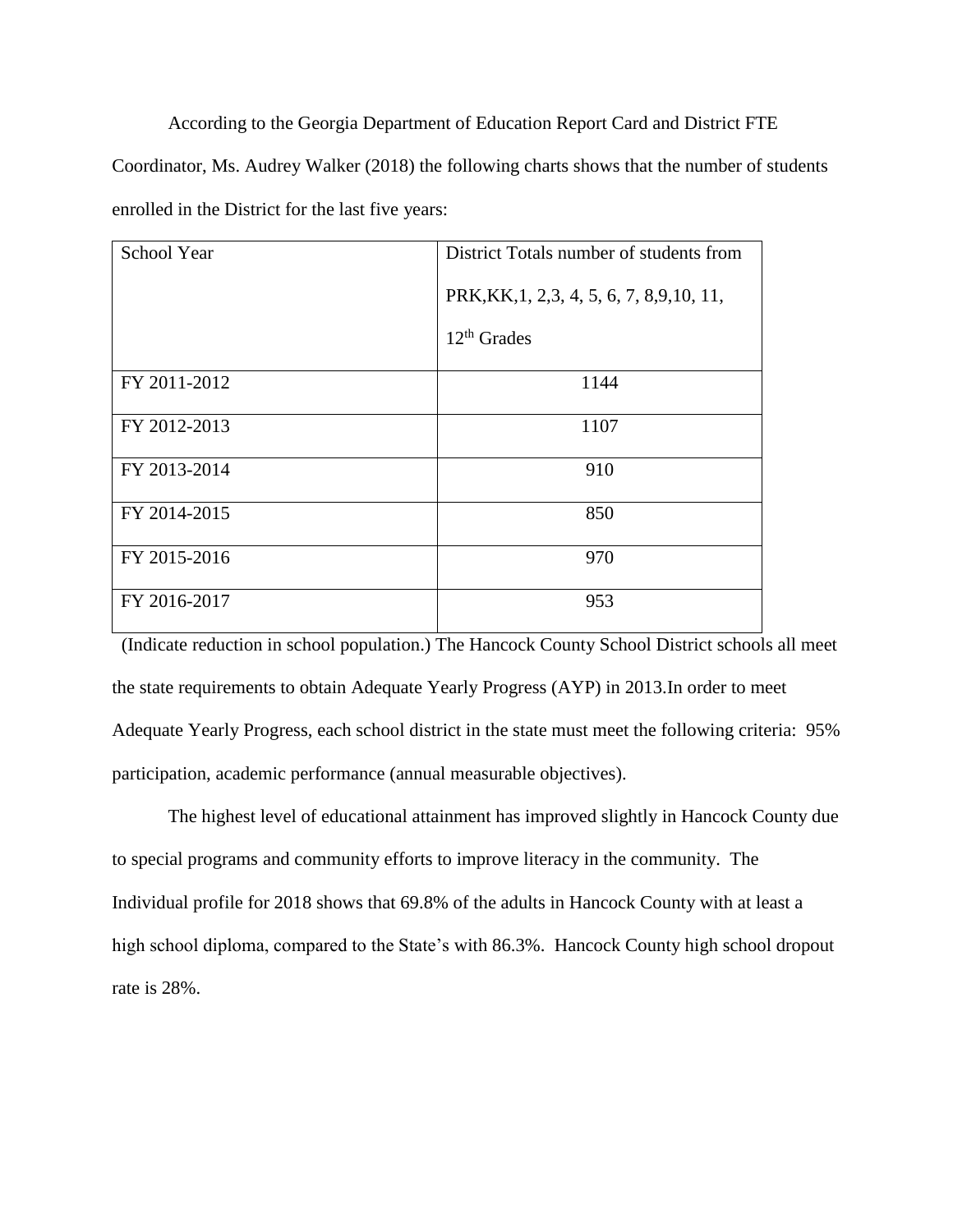#### **Section 6: Information Sources**

#### **HANCOCK COUNTY HEAD START COLLABORATIVE COMMUNITY AGENCIES**

It is important to take a look at the resources in Hancock's community to assess all available public and private resources that would accommodate our families and children individualized needs.

The Hancock County Head Start/Pre-K & Early Head Start Programs have maintained an excellent rapport and utilization process of the resources within its community. Head Start and Pre-K Program resources have grown in strength and dedication: therefore, allowing the program to establish informal and formal agreements to maximize benefits to the children and families which each agency serves. The Head Start/ Pre-K  $\&$  Early Head Start Programs are working with the following agencies to provide appropriate services and follow-up services for families and children:

- Hancock County Board of Education
- Oconee Fall Line Technical College
- Hancock County Health Department
- Sparta/Hancock Public Library
- Sandra Dunagan Deal Center of Early Language and Literacy
- Helping Hands Crisis Relief Center
- Sandra Deal Center
- Leroy Justice, D.D.S.
- Community Health Services
- Oconee Mental Health Center
- Hancock County Department of Families and Children Services (DFCS)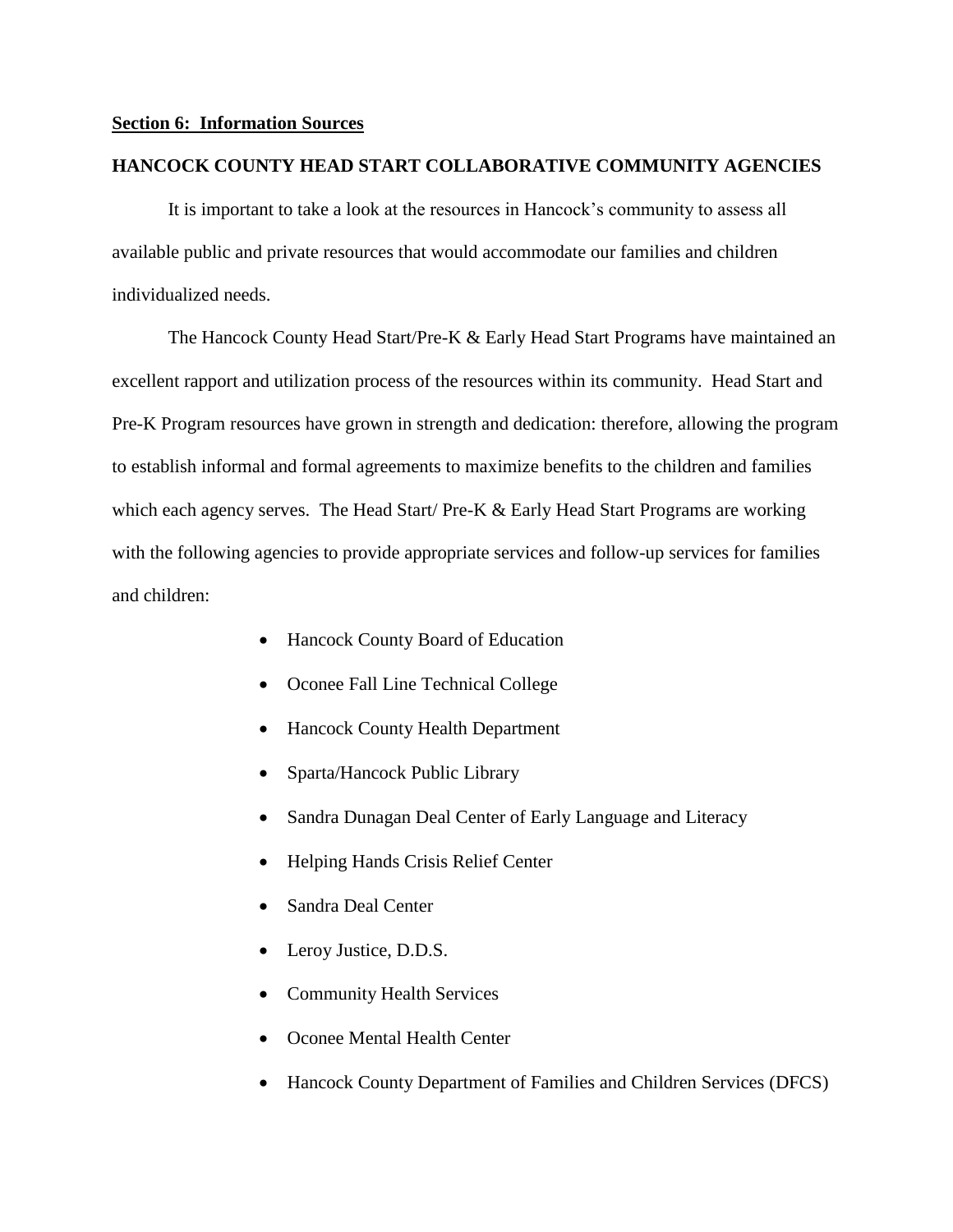- Community Catering Services
- 103.7 FM Radio Station
- Hancock County Correctional Fire Fighters
- City of Sparta
- Hancock County Board of Commissioners
- Mercer University
- Family Connection and WIA Program
- Overview, Inc. (Sponsoring Agency for Foster Grandparents)
- Grady Ambulatory Services
- Babies Can't Wait
- Faith-Based Organizations
- IGA Supermarket
- Carson's Bee Hive and Vineyard
- The Sparta Ishmaelite
- Fort Valley State University
- Georgia College and State University (including Continuing Education

Department)

- First Call Pregnancy Center
- Local Area Businesses
- Local Area Churches
- Stacy & Stace Murals on the Wall
- Curry's Organic Farm
- Chick-fil-A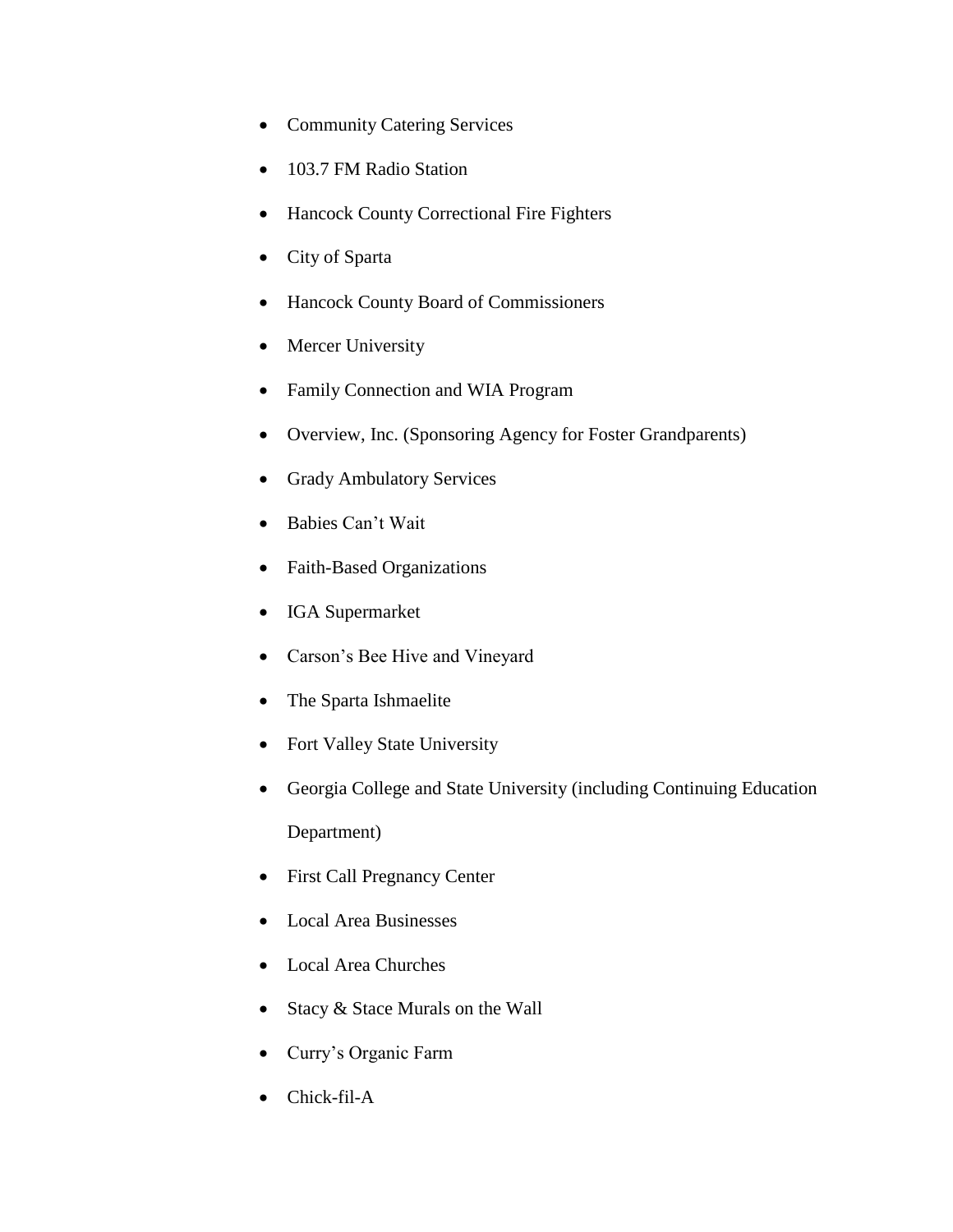- SWAH Fitness
- Real Deal Restaurant
- The National Center on Early Childhood Health and Wellness UCLA
- HealthMPowers

#### **Program Summary**

The Hancock County Head Start /Pre-K & Early Head Start Programs serve 169 children and families and pregnant women throughout the county. According to our program survey, 55% of our families are attempting to raise their families on less than 19,000 dollars a year. Ninety-seven of our children are living in single parent homes, where the majority of these homes are headed by women. Also, 17% of the Head Start/Pre-K Program families that are heads of household do not have a high school diploma or GED and 16% of the families have less than a 9<sup>th</sup> grade education.

The challenge facing a single parent who is under-educated and under-employed causes hardship to live a balanced life without stress of finances and employment issues. If a parent has a child with special needs or health issues, the struggle can be overwhelming. Single parents must make a decision on whether to pay rent, buy food, pay utilities, buy medicine, and pay for child care. Many families find their needs to nurture their children and themselves is to enroll their child or children into the Head Start/Pre-K & Early Head Start Program.

The Hancock County Head Start/Pre-K & Early Head Start Program provides services in the following areas: Early Childhood Development, Health, Nutrition, Disabilities, Mental Health, Social Service, and transportation.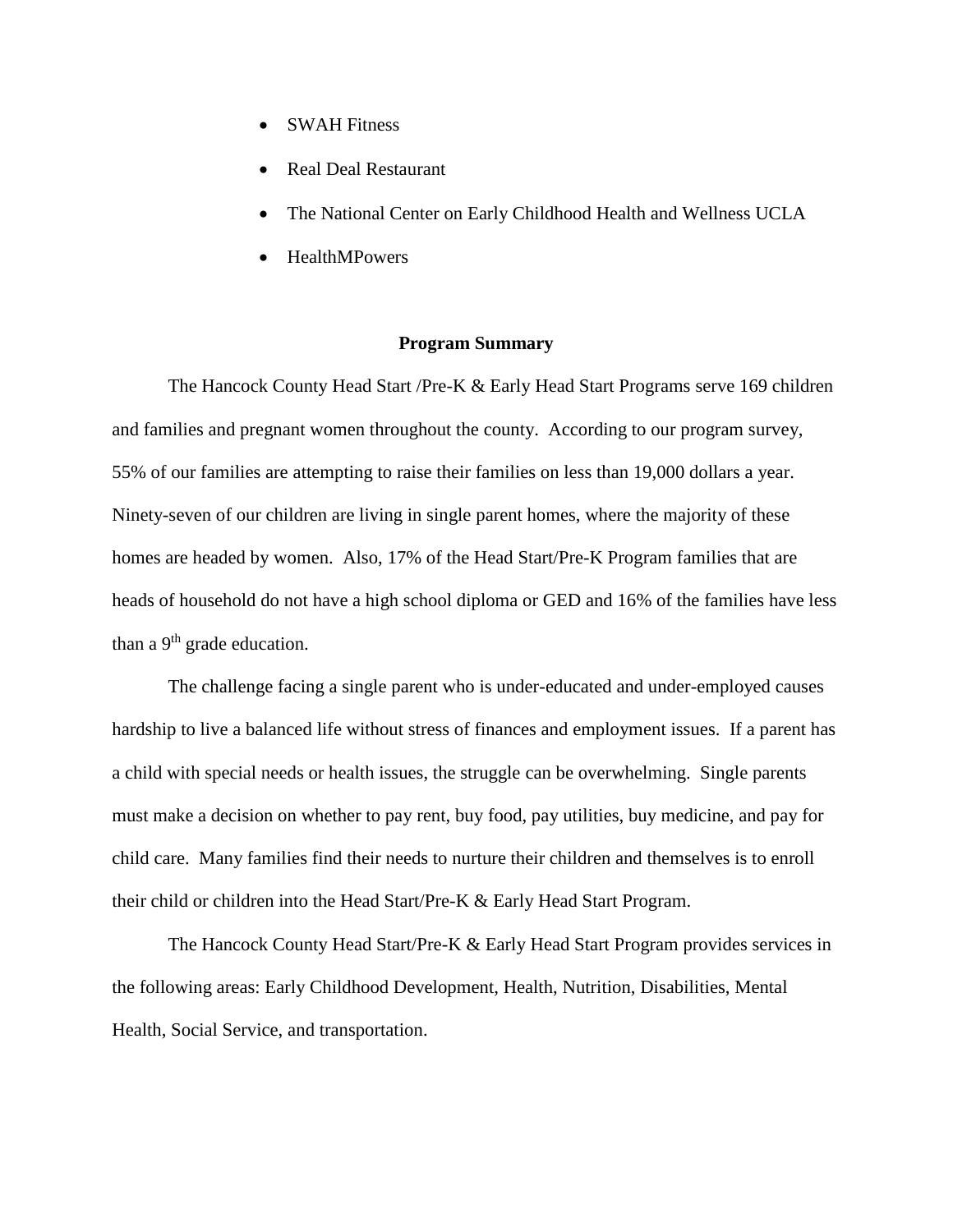As a result of the Community Assessment, it is evident that a great deal of emphasis should be placed on education, job readiness, employment and housing. The arena of education includes providing services for adults to receive a high school/GED and education in health and nutrition. It was determined that the Head Start/Pre-K & Early Head Start Program is needed in this community due to the many disparities. Hancock will continue to make strives to remove the barriers and facilitate both existing and future service to the families and children who are in need and deserved our services. Based on the information from the Community Assessment the following issues were identified and prioritized as issues and problems to be addressed by the Head Start/Pre-K & Head Start Programs:

- 1. Many of the families' head of household are employed outside community and a vast majority of the population is unemployed due to two major industries in Baldwin County closing their doors. Head Start/Pre-K & Early Head Start Programs will address this issue by providing our parents with data from the Georgia Department Labor on job openings, information on how to secure unemployment benefits and offer referrals to those who are willing travel out of town for employment.
- 2. The Head Start/Pre-K & Early Head Start Programs will offer transportation assistance to all parents upon request in a timely manner. Also, referrals will be made to parents to local transit service for those who receive Medicaid/Medicare benefits.
- 3. The Community Assessment results indicated that Hancock County residents travel outside of the county for health care services for some 30 to 50 miles distance. The following seven (7) health problems were identified: diabetes, high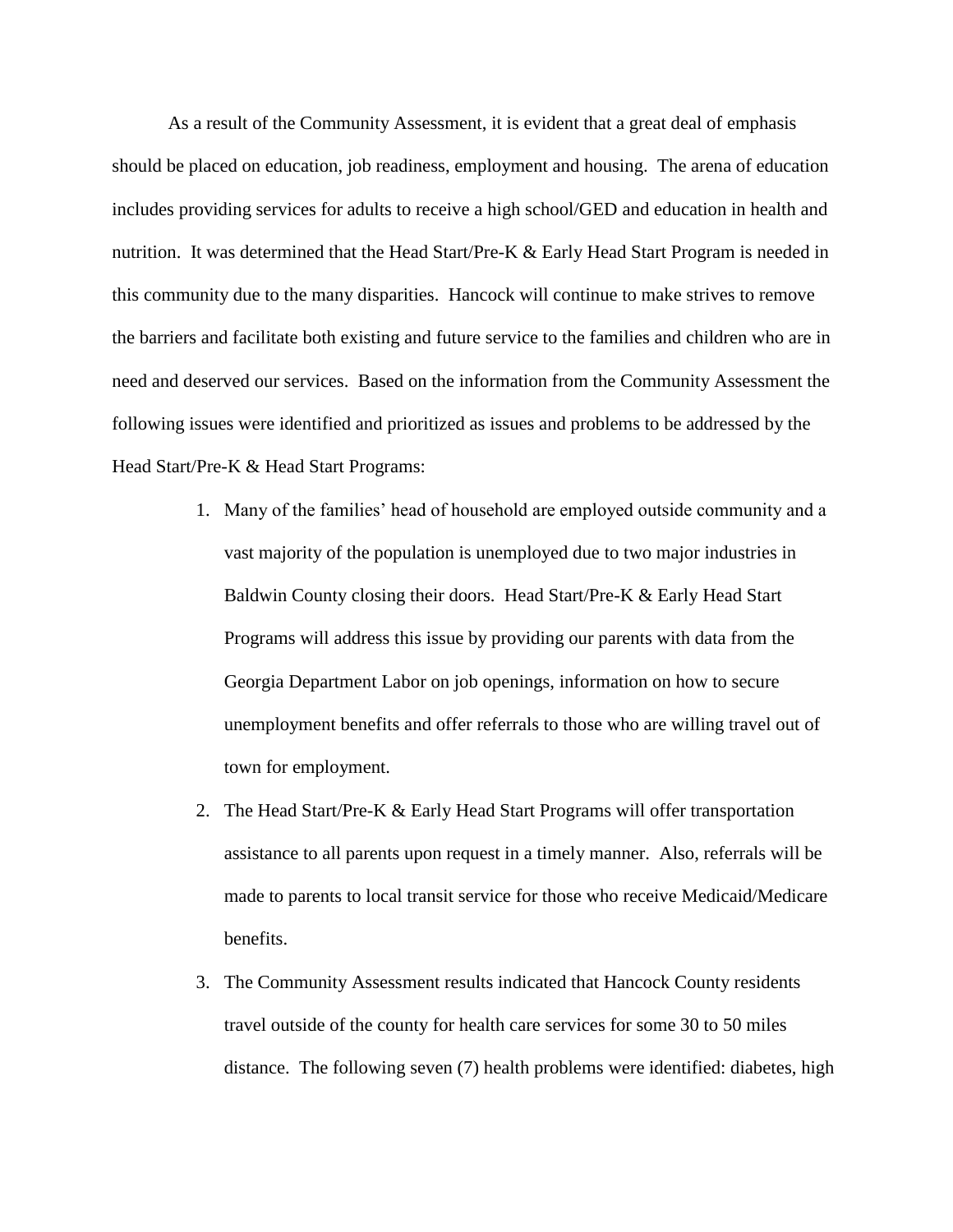blood pressure, cancer, adult and pre-school obesity, cardiovascular disease, asthma, and smoking as health issues in the community. In the 2016 update, statistics shows that there is an increase in pre-school and adult obesity. The Head Start/Pre-K & Early Head Start Program will work with families to offer them opportunities to participate in community health fairs and workshops that address the issues of high-blood pressures, heart attacks, and diabetes. The program has joined forces with local fitness and wellness program and health ministry sponsored by Self-Wealth-and Health (SWAH), to help combat adult and childhood obesity. The program has a school garden to teach parents the importance of healthy food choices and nutrition education. Management staff has attended workshops and promoted heart healthy activities and information to parents and staff that relates to these issues.

4. Some of the parents indicated in the survey that they would like to see more activities that involve education advancement, employment opportunities, housing, and health improvement in the program. The Head Start/Pre-K & Early Head Start Programs offer resources such as transportation to enroll in local technical college programs and assistance with completing enrollment and financial documents. As well as offer assistant to parents who are interested in obtaining their GED's through partnership with Oconee Fall Line Technical College for enrollment in the GED. The program offers employment opportunities by Department of Labor booths (Annual Health Fair) coming on location to assist with resume building, mock interviews, completing applications on-site. Also,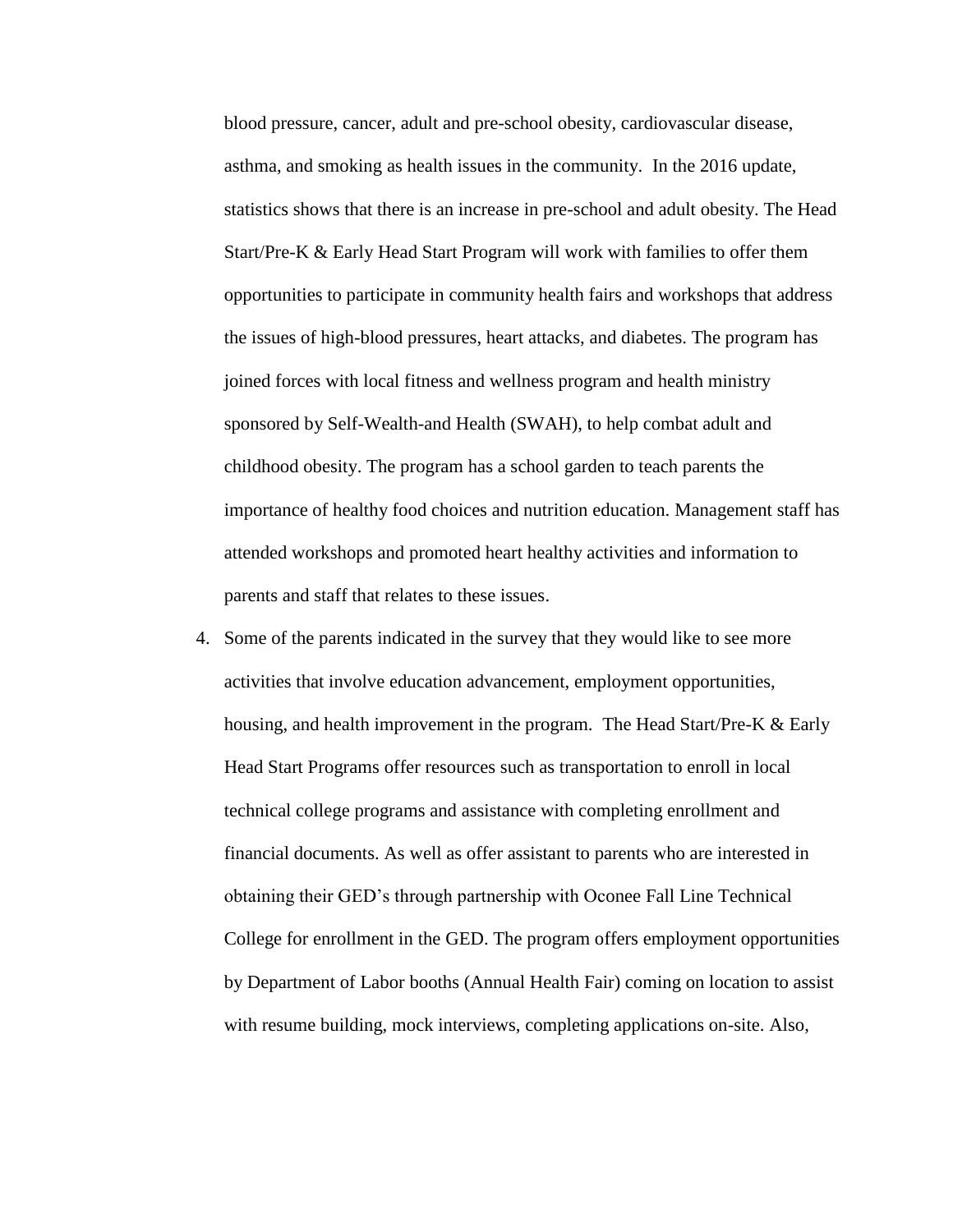transportation is provided to families to complete job applications, interviews, and follow-up procedures for employment.

5. The Community Assessment identified factual data from the WIC Coordinator that there are enough children from birth to two years old and prenatal mothers in this community to maintain enrollment for the Early Head Start program.

Despite what might be considered by some to be a dismal picture, Hancock County has some easily identifiable strength. The county is rich in history and proud of its culture and heritage. The people are spiritual, talented and ready to assist those who are in need. Though not highly educated, the workforce population is willing and wants to acquire the skills needed to better their lives and their family's lives.

After compiling the "Community Assessment" data, the Hancock County Head Start/Pre-K & Early Head Start program shall operate a standard Head Start model- center based program, full day, 5 days, 6.5 hours a day, 180 days per school year and Early Head Start operates as a center based model program, full day, 5 days, 6.5 hours a day, 220 days per school year. The Community Assessment plays an important part in the program's planning process. The assessment assists Head Start/Pre-K & Early Head Start Program staff in defining the changing needs of families we serve and our role in community service delivery systems. It also gives the program and its collaborative partners an opportunity to explore the special strengths and weakness that community has to offer. Also, it allows the grantee, (the Hancock County Board of Education) and the Policy Council Members to play an active role in decisions making that will affect the program planning, staffing of personnel and funding for the upcoming year.

From all reviewed statistics and valuable resources previously identified, there are eligible children and families who will benefit from Head Start/Pre-K & Early Head Start